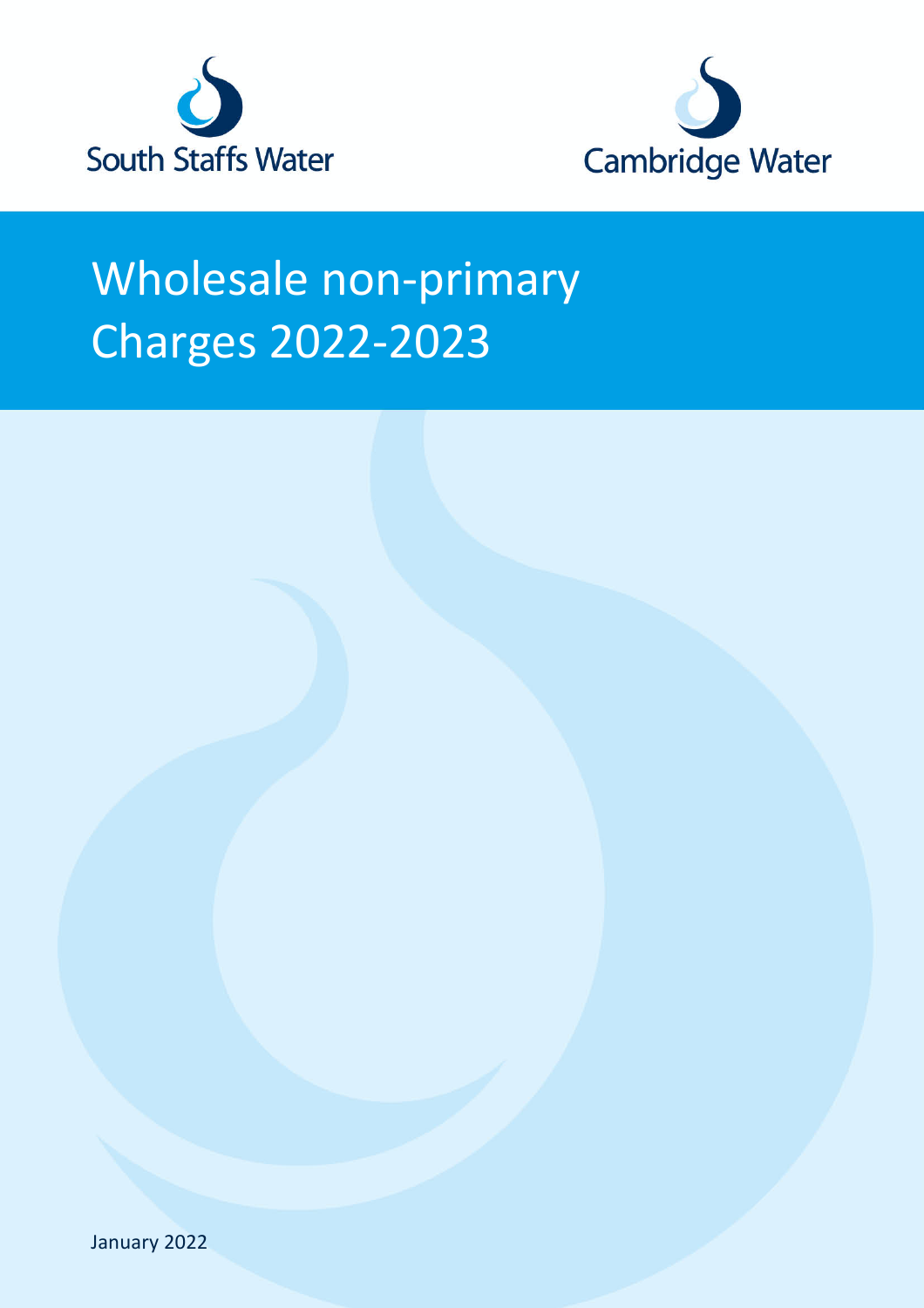## **Contents**

| NON PRIMARY CHARGES FOR RETAILER REQUESTED WORKS - WHOLESALE RETAIL CODE PROCESSES 11              |
|----------------------------------------------------------------------------------------------------|
|                                                                                                    |
|                                                                                                    |
|                                                                                                    |
|                                                                                                    |
|                                                                                                    |
| Retailer request for Wholesaler to carry out Meter Read for a non-market Meter pending transfer or |
|                                                                                                    |
|                                                                                                    |
|                                                                                                    |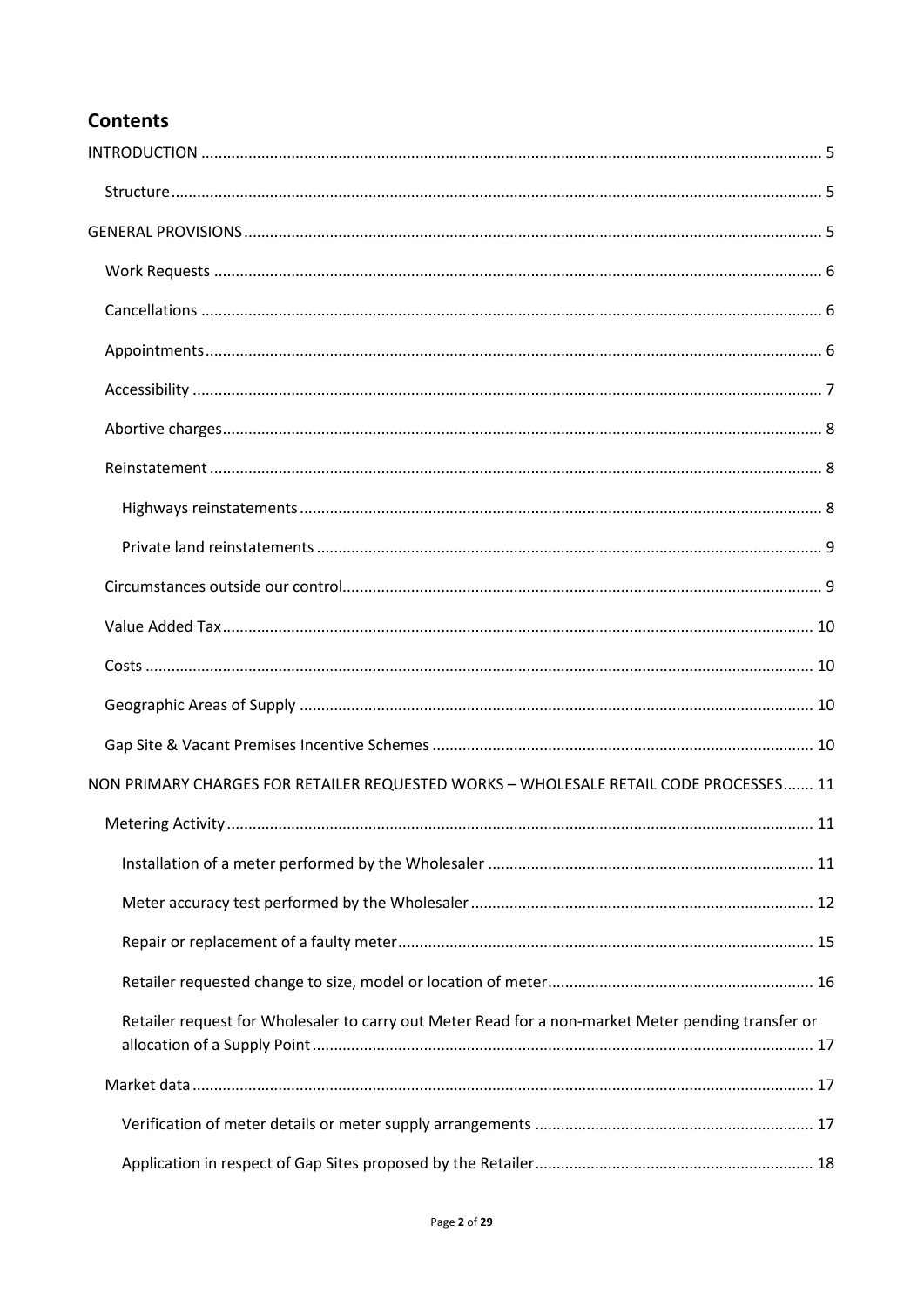| Application in respect of Deregistration of a Supply Point (including as a result of an incorrect or<br>erroneous Registration or change of circumstance) or removal of Service Component at the request of |  |
|-------------------------------------------------------------------------------------------------------------------------------------------------------------------------------------------------------------|--|
| Retailer requested amendment to VOA BA Reference or UPRN at a Supply Point  18                                                                                                                              |  |
|                                                                                                                                                                                                             |  |
| Announced planned visits to Eligible Premises, e.g. to monitor compliance with the Water Fittings                                                                                                           |  |
|                                                                                                                                                                                                             |  |
|                                                                                                                                                                                                             |  |
| Application for an allowance and/or volumetric adjustment or Wholesaler notice of review and/or                                                                                                             |  |
|                                                                                                                                                                                                             |  |
|                                                                                                                                                                                                             |  |
|                                                                                                                                                                                                             |  |
| Disconnection requested by the Retailer and performed by the Wholesaler in relation to non-                                                                                                                 |  |
| Disconnection requested by the Non-household customer and performed by the Wholesaler 22                                                                                                                    |  |
| Gaining entry to an Eligible Premises for the purposes of Disconnection using the Wholesaler's powers                                                                                                       |  |
|                                                                                                                                                                                                             |  |
| Reconnection performed by the Wholesaler following rectification of a breach of Water Fittings                                                                                                              |  |
| Reconnection performed by the Wholesaler following a Disconnection requested by the non-                                                                                                                    |  |
|                                                                                                                                                                                                             |  |
|                                                                                                                                                                                                             |  |
|                                                                                                                                                                                                             |  |
|                                                                                                                                                                                                             |  |
|                                                                                                                                                                                                             |  |
|                                                                                                                                                                                                             |  |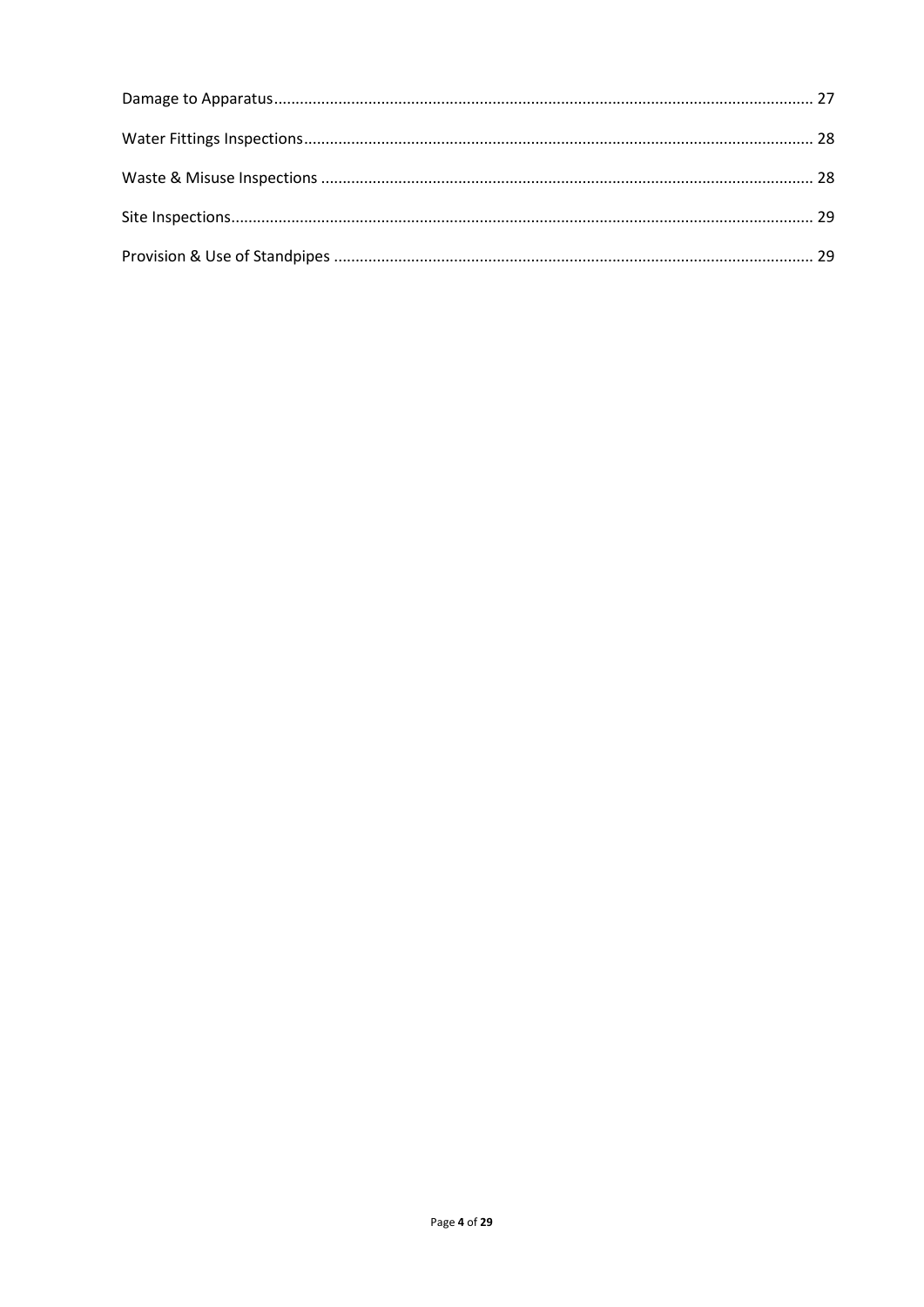## <span id="page-4-0"></span>**INTRODUCTION**

This document outlines the non-primary charges for use by licensed retailers in connection with services requested from South Staffs Water in support of the competitive retail market.

This document forms part of the overall Wholesale Tariffs Document and should be considered as such together with the following as a minimum:

- Wholesale Retail Code;
- Market Arrangements Code;
- Wholesale Contract for Wholesale Services;
- Primary Charges.

The non-primary charges relate to specific services as requested from South Staffs Water by the retailer in relation to their non-household customers. All non-primary charges incurred as a function of the activities described in this document will be invoiced directly from South Staffs Water to the requesting retailer in accordance with contractual agreements and credit arrangements.

In addition to setting out charges that apply to our appointed services and those covered by the Wholesale Retail Code, we have also included details of charges that apply to additional services that we offer and that may be requested by retailers.

#### <span id="page-4-1"></span>*Structure*

This document has been structured to set out the information that retailers will need to identify and be aware of when submitting work requests to South Staffs Water that may generate associated non-primary charges. The document is structured on the following basis:

- General Provisions;
- Wholesale Retail Code specified activities and associated charges;
- Additional activities and associated charges;
- Definitions.

#### <span id="page-4-2"></span>**GENERAL PROVISIONS**

This section sets out key provisions relating to services in general, including appointments, cancellations and accessibility. These provisions apply across all services except where alternative provisions are detailed.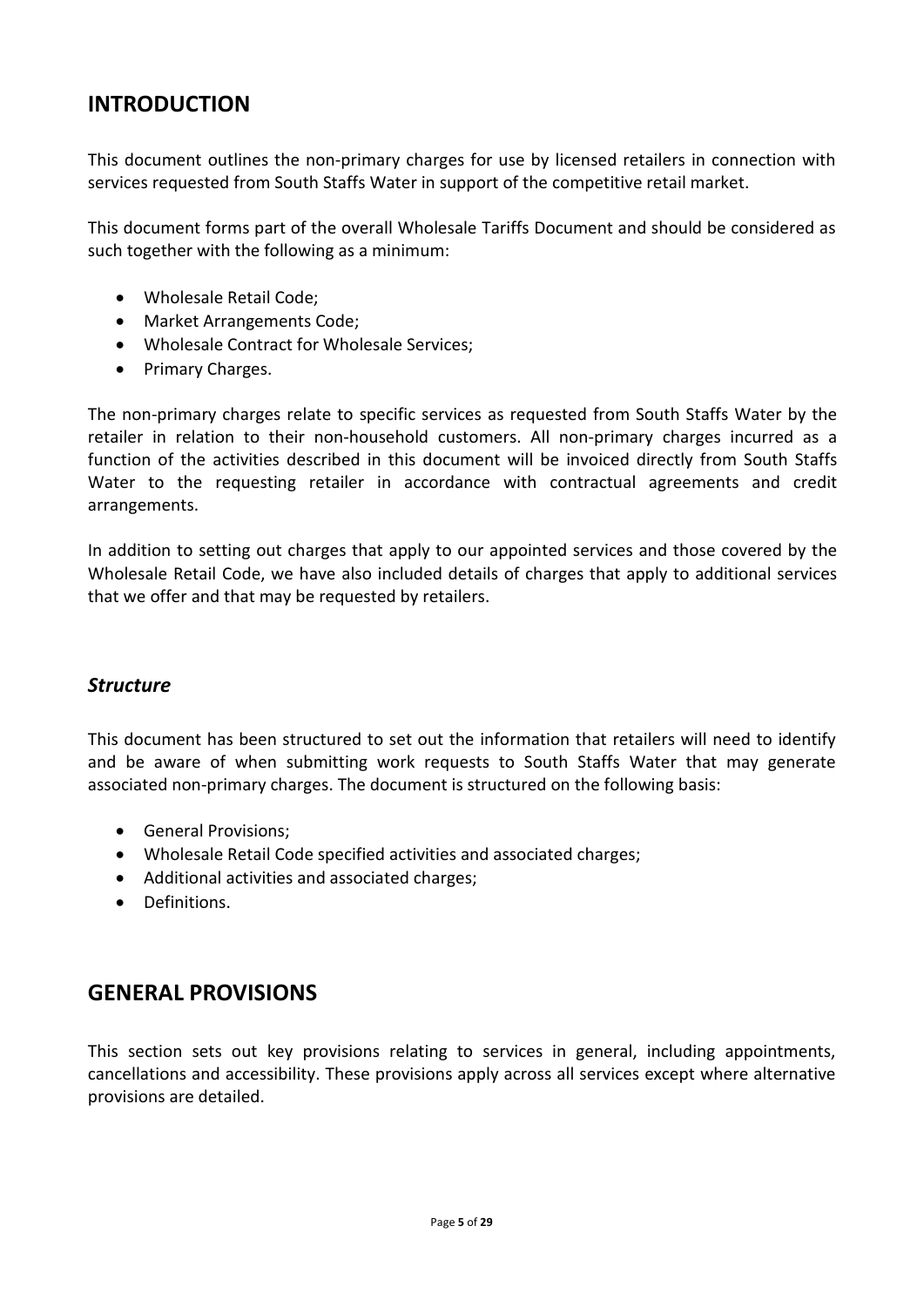#### <span id="page-5-0"></span>*Work Requests*

As the retailer please ensure that you are familiar with this document. By requesting any of these services you agree to the provisions of this document and that by submitting a work request form you accept the provisions of service.

When submitting a work request form you are required to provide complete and accurate information, in accordance with the Wholesale Retail Code, for the work request to be accepted.

On submitting a work request form you, as the retailer, accept liability for any direct and/or related charges as described within this document and which will be applied in full.

Subject to any guidance within the Wholesale Retail Code, any quotes for non-standard works will be valid for a period of three months from the date of issue.

By accepting a quote, further to non-standard works or price on application (POA), you accept liability to pay the charges as set out in that quote. Following a quote being accepted, even when that order has been cancelled, we may charge for any costs reasonably incurred, including costs from obtaining any permits or other traffic management measures in line with the Traffic Management Act 2004.

We may include indicative service levels to help guide the efficient delivery of services, any failure on our part to meet stated service levels does not remove your liability to pay any and all charges relating to that service.

#### <span id="page-5-1"></span>*Cancellations*

Subject to any alternative service related provisions, cancellation of a work request or an appointment by you as the retailer, representing either yourself or your non-household customer, will be accepted in writing no later than 2 business days in advance of the originally planned visit or commencement of works. After this time abortive charges will apply which you shall be liable for.

If you cancel with more than 2 business days notice we will not apply abortive charges however we will charge for any costs reasonably incurred, which you shall be liable for, including but not limited to, costs from obtaining any permits or other traffic management measures in line with the Traffic Management Act 2004.

#### <span id="page-5-2"></span>*Appointments*

We will offer appointments for our representative to visit the premises where the visit either:

• requires access in order to provide the service; or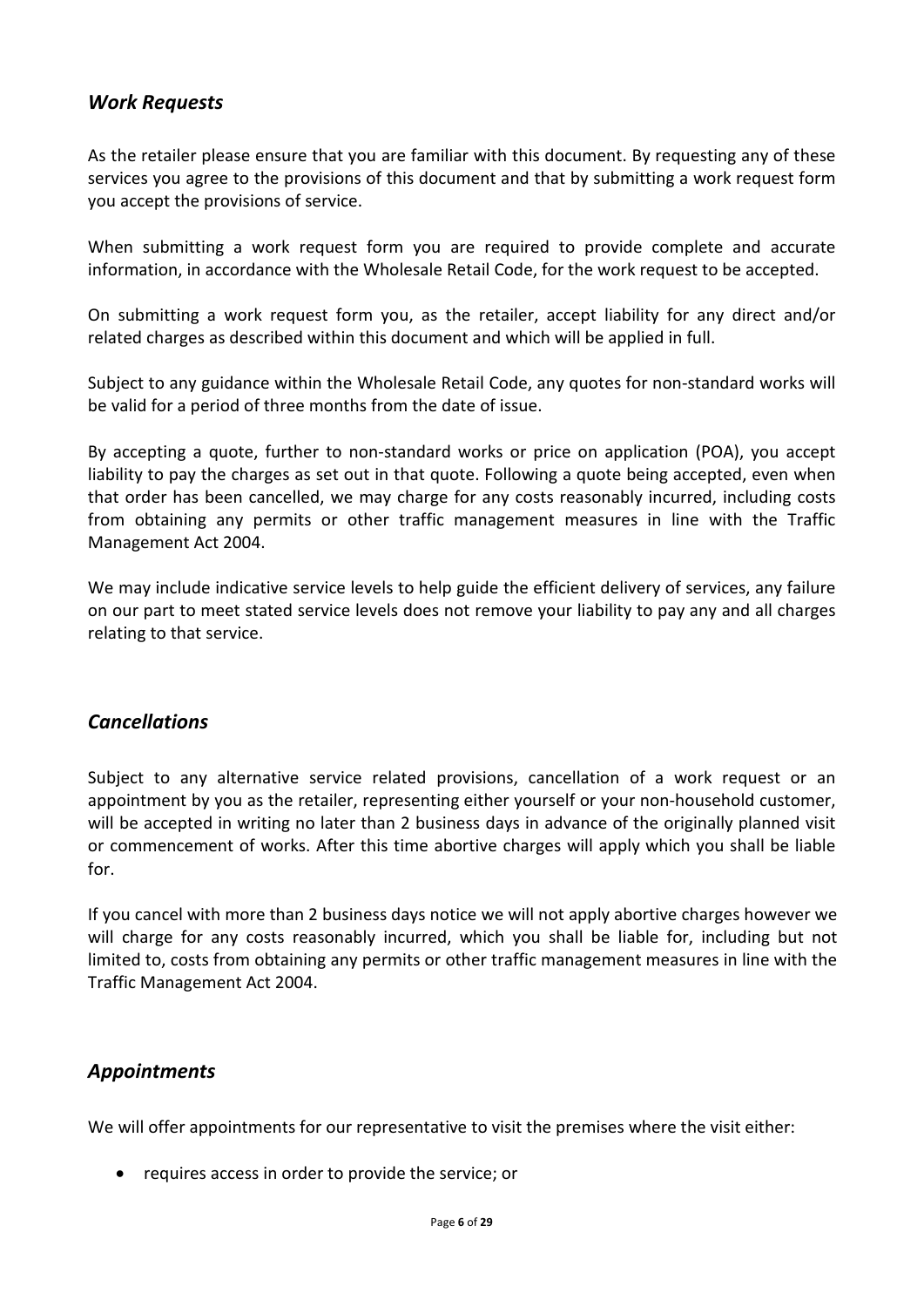• requires presence on the premises of you, your non household customer or their representative.

We will offer appointments subject to availability and with consideration of the specific work request process. We will provide either electronic or verbal notification of the appointment, including the agreed date and the agreed time slot.

Appointments are available upon request. The standard time slots for appointments (excluding bank holidays) are as follows:

- Monday Friday, 9am 1pm
- Monday Friday, 1pm 5pm

Out of hours appointments are only available for specific service offerings and are as listed within this document. Additional charges may apply for out of hours appointments.

Where we offer an appointment slot and we commence work within the allotted appointment slot, we consider the appointment to be met. In the event that we fail to meet an appointment, a payment may be due to your end customer under the Guaranteed Standards Scheme. We will pay this to you as set out in the Wholesale-Retail Code, for you to pay to your non household customer.

When we attend an appointment within the allotted appointment slot and you, your non household customer or their representative is not there within 15 minutes of us arriving, we consider that appointment to be missed and abortive charges will apply.

#### <span id="page-6-0"></span>*Accessibility*

Where we require access to a site, you need to ensure that we can gain safe entry to where work needs to be completed, and that there is a safe working environment for our staff.

Where an appointment has been made, it is your responsibility to ensure that your non household customer or their representative keeps the appointment, or abortive charges will apply. The nonhousehold customer or their representative needs to be present at all times within the allocated appointment time and they or their representative must be at least 18 years old.

We may employ sub-contractors to carry out the whole or part of the work. The general accessibility provision will apply so that the sub-contractor or third party can gain access to the property.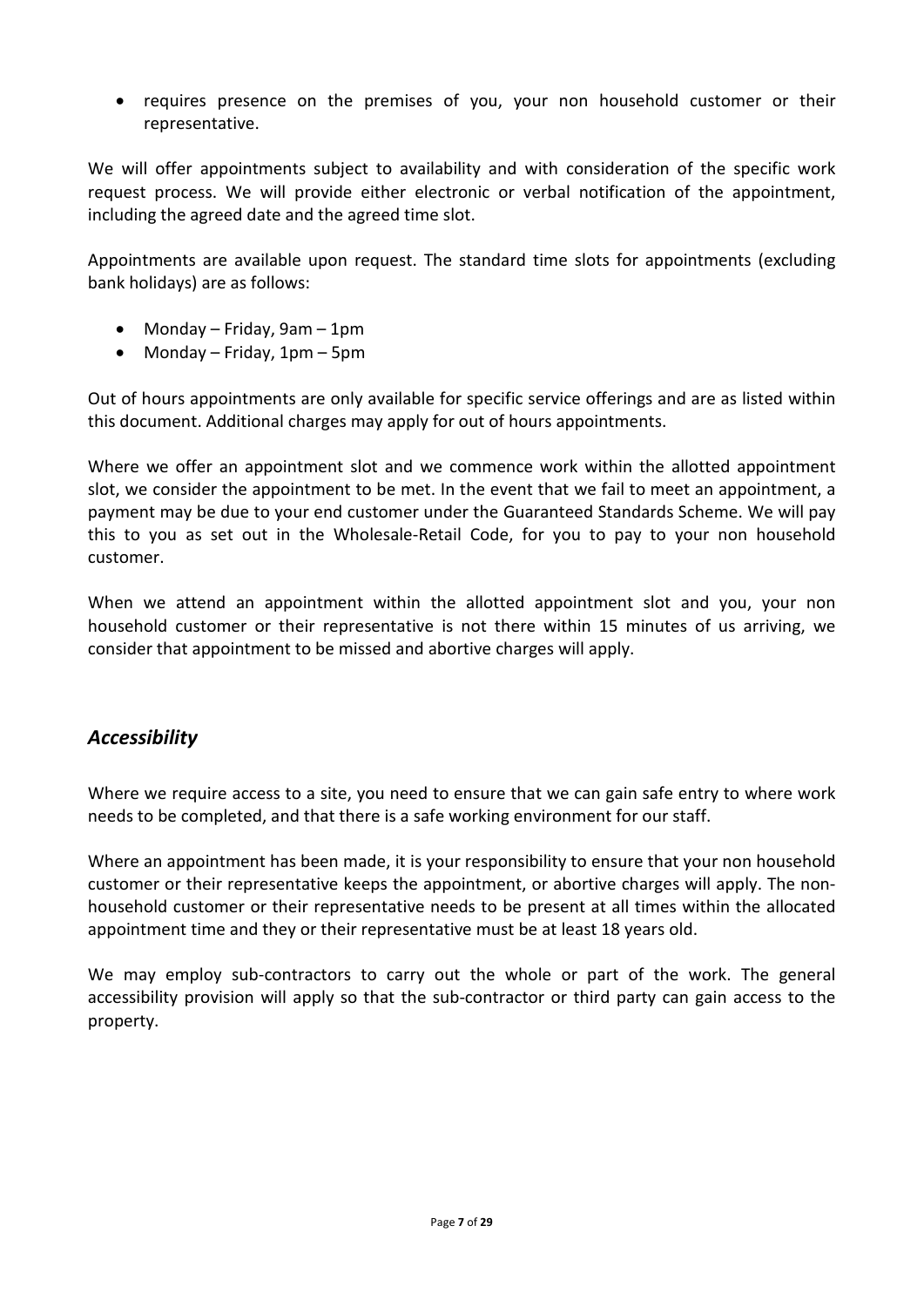#### <span id="page-7-0"></span>*Abortive charges*

We may apply abortive charges to a number of circumstances where we have unnecessarily incurred costs in relation to delivery of services within this document. These include, but are not limited to, the following situations:

- where an appointment was made, but was not kept by you, your non household customer or their representative;
- where you challenged our data, but it was shown to be correct;
- where you have applied for an allowance, abatement or tariff reassessment and our site visit identifies that your customer does not meet the qualifying criteria;
- where you requested a meter accuracy test, but the meter was shown to be within accuracy limits;
- where we were unable to deliver the service due to your non household customer not meeting the accessibility provisions, including, but not limited to providing a safe working environment, access to the site; and
- where the information you provided in the service request indicated a standard service, but when we attempted to provide the service it was non-standard.

Where an abortive charge is applicable it is listed in the service relevant provisions and charges.

#### <span id="page-7-1"></span>*Reinstatement*

#### <span id="page-7-2"></span>**Highways reinstatements**

Reinstatements in the highway shall be carried out to conform to the requirements of:

- The Highway Authorities and Utilities Committee (HAUC) specification;
- Specification for the Reinstatement of Openings in Highways (SROH);
- New Roads and Street Works Act 1991;
- Traffic Signs Manual Chapter 8;
- BS 7533-3:2005+A1:2009 Pavements constructed with clay, natural stone or concrete pavers. Code of practice for laying precast concrete paving blocks and clay pavers for flexible pavements;
- BS 7533-4:2006 Pavements constructed with clay, natural stone or concrete pavers. Code of practice for the construction of pavements of precast concrete flags or natural stone slabs; and
- BS 7533-7:2010 Pavements constructed with clay, natural stone or concrete pavers. Code of practice for the construction of pavements of natural stone paving units and cobbles, and rigid construction with concrete block paving.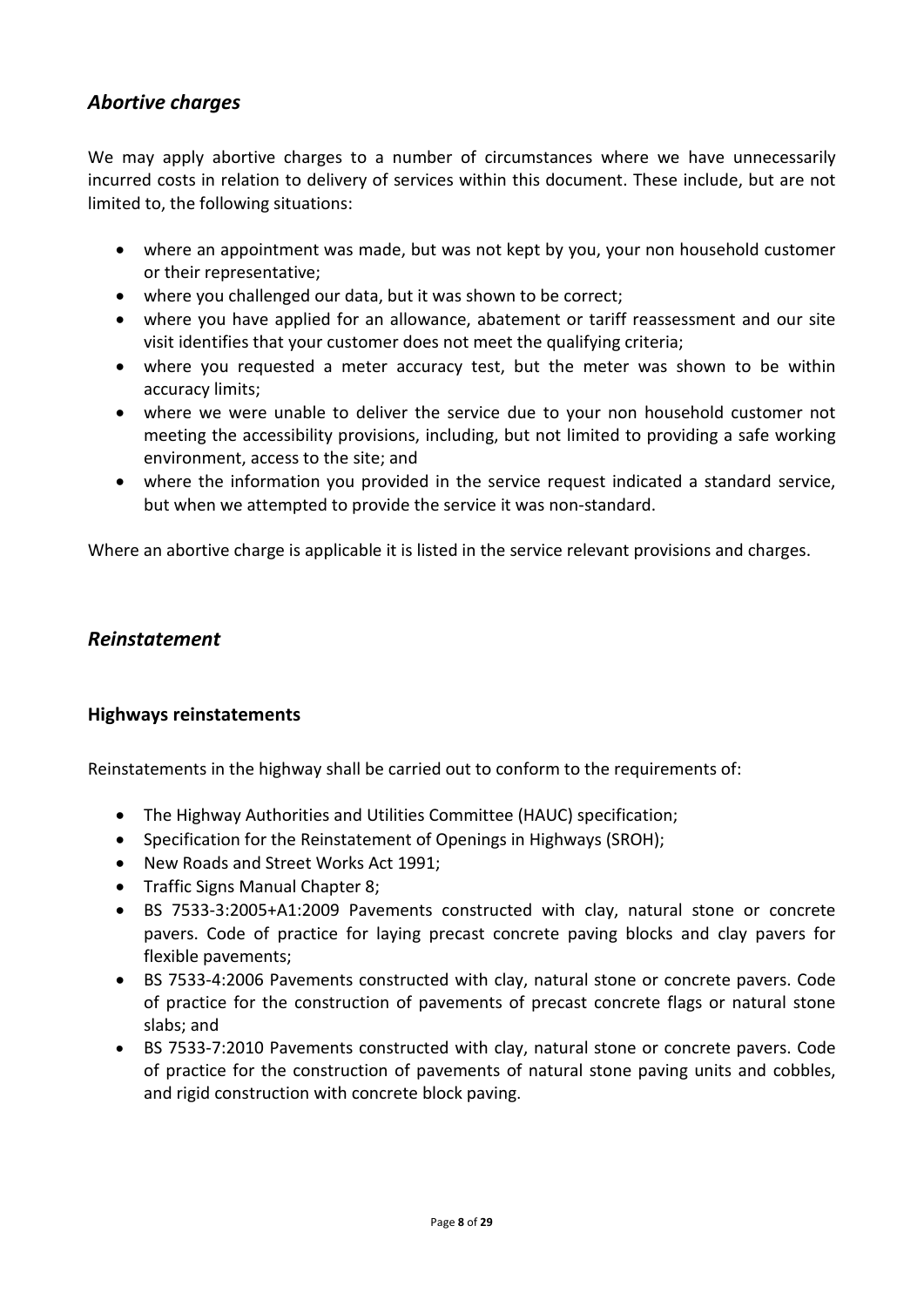#### <span id="page-8-0"></span>**Private land reinstatements**

On private land, standard reinstatements will be to a level and safe standard.

If the reinstatement is on natural ground, on completion of the work, the trench will be backfilled with material from the excavation only, making the surface level and safe.

We do not accept liability for loss or damage resulting from the removal or re-planting of plants.

If the reinstatement is on permanent ground this will be surfaced with black tarmac or concrete and such reinstatement may result in a visual patchwork effect. We will not resurface (or accept liability for the cost of resurfacing) the entire permanent ground. We reserve the right to exclude relaying other surface types and we will advise you of the position in each case where this applies.

To return the affected area to its original condition, especially for specialist surfaces, your non household customer may need to arrange for further work to be carried out, for which we accept no liability.

As far as reasonably possible we will endeavour to salvage any special surfaces, for example, modular blocks, natural stone, bricks, and cobbles, following excavation and store these for the non-household customer to carry out their own reinstatement. We may carry out non-standard "like for like" reinstatements for an additional charge

#### <span id="page-8-1"></span>*Circumstances outside our control*

South Staffs Water aims to provide a service to you and your non household customer which meets the stated level of service. From time to time we may be unable to deliver a service or meet a service level due to circumstances outside our reasonable control. Such circumstances may include:

- health and safety risks;
- contaminated land;
- restricted access;
- inaccessible site due to, for example, presence of other utilities or irremovable obstructive objects;
- restrictions placed upon us by any authority;
- absence of any required third party consent;
- absence of you, your non household customer or their representative, when required;
- adverse weather conditions;
- negligence by you, your non household customer or their representative;
- national security incidents; and
- any other condition, incident or event outside or beyond our reasonable control.

Where circumstances such as the above are encountered South Staffs Water will communicate these to you as the retailer.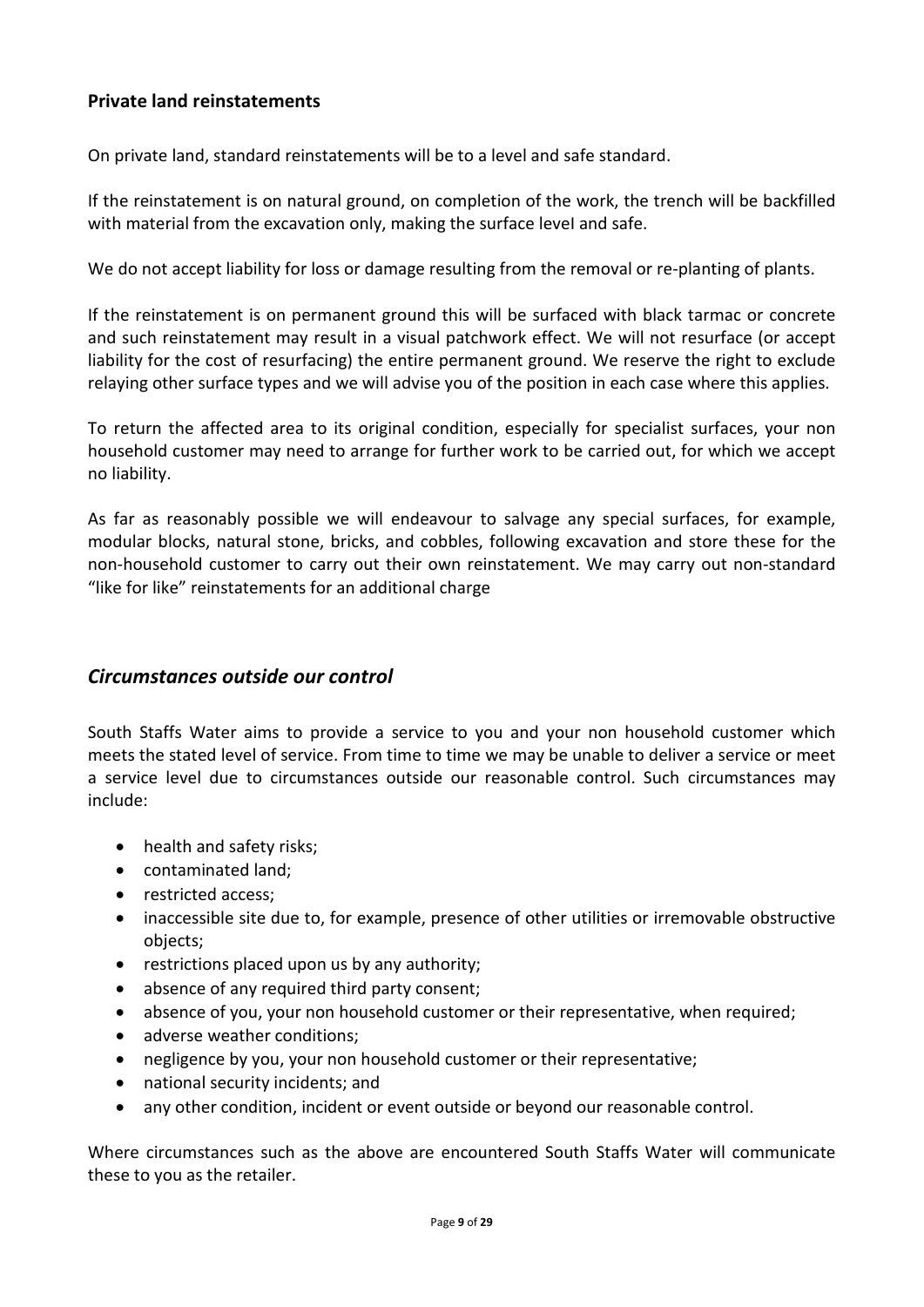Abortive charges may also apply where these circumstances are due to the fault, actions or absence of necessary action of you, your non household customer or their representative.

#### <span id="page-9-0"></span>*Value Added Tax*

For confirmation all costs as listed within this document for non primary charges are exclusive of Value Added Tax (VAT).

VAT will be added to invoices associated with these works as contained within this document at the prevailing rate.

#### <span id="page-9-1"></span>*Costs*

All costs stated are in pounds sterling (£).

#### <span id="page-9-2"></span>*Geographic Areas of Supply*

Activities as described within this document relate to South Staffs Water's two geographically separate areas of supply located within the South East and West Midlands English regions. Respectively this document refers to them as Cambridge Water and South Staffs Water.

#### <span id="page-9-3"></span>*Gap Site & Vacant Premises Incentive Schemes*

South Staffs Water does not operate Gap Site or Vacant Premises incentive schemes.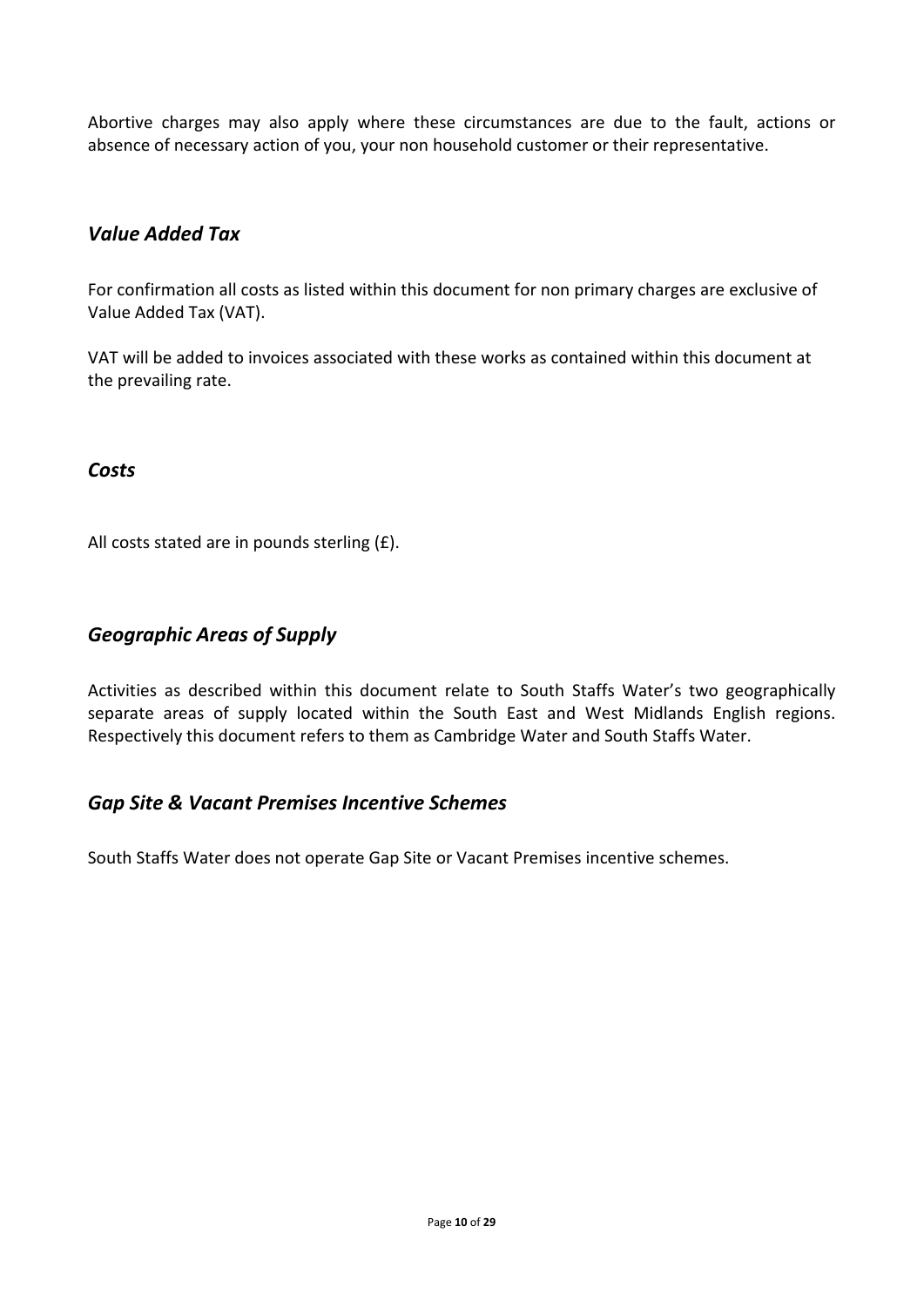# <span id="page-10-0"></span>**NON PRIMARY CHARGES FOR RETAILER REQUESTED WORKS – WHOLESALE RETAIL CODE PROCESSES**

These tables list the non primary charges and terms of service for processes as identified within the Wholesale Retail Code, Operational Terms. These are in addition to the general provisions as stated within this document.

#### <span id="page-10-1"></span>*Metering Activity*

#### **Meter Reading Services**

Across both our South Staffs Water and Cambridge Water supply regions household meter reading activity is undertaken on our behalf by Echo Managed Services.

Echo Managed Services also offer non-household meter reading services within these regions to Retailers subject to commercial agreement.

<span id="page-10-2"></span>Their website is a[t www.echo-ms.com](http://www.echo-ms.com/) or initial contact via [ask@echo-ms.com](mailto:ask@echo-ms.com) .

#### **Installation of a meter performed by the Wholesaler**

Where the services received are currently unmeasured or are assessed you may apply to have a meter installed. Dependant on the specific nature of the work the activity may need to be supported by survey processes.

Additionally the activity may be defined as non standard works and where this is the case the non primary charges will be subject to the production of a quotation.

#### **Cambridge Water**

| Survey     |                                         |                 |                 |                        |                 |                        |          |  |  |  |
|------------|-----------------------------------------|-----------------|-----------------|------------------------|-----------------|------------------------|----------|--|--|--|
| Ref        | <b>Meter Size</b><br>In Hours - Daytime |                 |                 | Out of Hours - Evening |                 | Out of Hours - Weekend |          |  |  |  |
|            |                                         | <b>Standard</b> | <b>Abortive</b> | <b>Standard</b>        | <b>Abortive</b> | <b>Standard</b>        | Abortive |  |  |  |
| $B1 - cw1$ | $<$ 40 $mm$                             | 53.17           | 53.17           | 79.00                  | 79.00           | 104.83                 | 104.83   |  |  |  |
| $B1 - cw2$ | 40mm & above                            | 167.32          | 167.32          | 266.83                 | 266.83          | 217.08                 | 217.08   |  |  |  |

| Installation        |                                      |                    |                 |          |                        |          |                        |  |  |  |
|---------------------|--------------------------------------|--------------------|-----------------|----------|------------------------|----------|------------------------|--|--|--|
| <b>Internal Ref</b> | <b>Meter Size</b>                    | In Hours - Daytime |                 |          | Out of Hours - Evening |          | Out of Hours - Weekend |  |  |  |
|                     |                                      | Standard           | <b>Abortive</b> | Standard | <b>Abortive</b>        | Standard | <b>Abortive</b>        |  |  |  |
| $B1 - cw3$          | Internal<br>$<$ 40 $mm$              | 150.73             | 54.68           | 224.60   | 80.51                  | 298.46   | 106.34                 |  |  |  |
| $B1 - cw4$          | Screw In-<br>External<br>$<$ 40 $mm$ | 227.17             | 170.94          | 282.55   | 226.31                 | 314.44   | 258.20                 |  |  |  |
| $B1 - cw5$          | In Line - Private<br>40mm and above  | 1786.60            | 289.26          | 2656.71  | 458.97                 | 2221.65  | 374.06                 |  |  |  |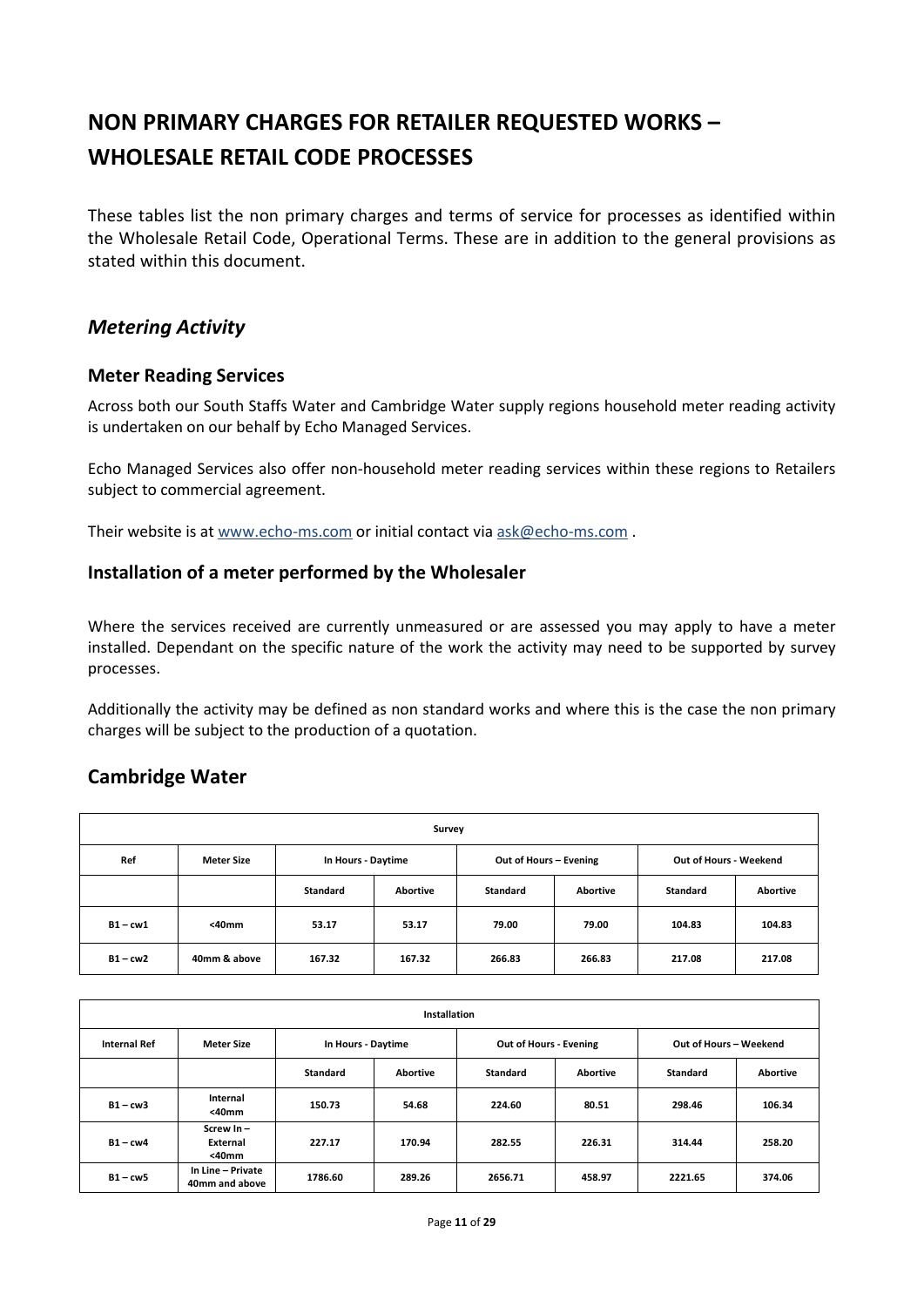| 2332.28<br>289.26<br>D.4<br>2792.86<br>458.97<br>1871.69<br>.<br>'. – сw6<br>Dт<br>40mm and above |  | Public<br>In Line – |  |  |  |  |  | 374.06 |
|---------------------------------------------------------------------------------------------------|--|---------------------|--|--|--|--|--|--------|
|---------------------------------------------------------------------------------------------------|--|---------------------|--|--|--|--|--|--------|

## **South Staffs Water**

| Survey              |                   |          |                                              |                 |          |                        |                 |  |  |  |
|---------------------|-------------------|----------|----------------------------------------------|-----------------|----------|------------------------|-----------------|--|--|--|
| <b>Internal Ref</b> | <b>Meter Size</b> |          | Out of Hours - Evening<br>In Hours - Daytime |                 |          | Out of Hours - Weekend |                 |  |  |  |
|                     |                   | Standard | Abortive                                     | <b>Standard</b> | Abortive | <b>Standard</b>        | <b>Abortive</b> |  |  |  |
| $B1 - ss1$          | $<$ 40 $mm$       | 32.98    | 32.98                                        | 43.38           | 43.38    | 49.36                  | 49.36           |  |  |  |
| $B1 - ss2$          | 40mm & above      | 167.32   | 167.32                                       | 266.83          | 266.83   | 217.08                 | 217.08          |  |  |  |

| Installation        |                                     |                    |          |                        |                 |                        |                 |  |  |  |  |
|---------------------|-------------------------------------|--------------------|----------|------------------------|-----------------|------------------------|-----------------|--|--|--|--|
| <b>Internal Ref</b> | <b>Meter Size</b>                   | In Hours - Daytime |          | Out of Hours - Evening |                 | Out of Hours - Weekend |                 |  |  |  |  |
|                     |                                     | <b>Standard</b>    | Abortive | <b>Standard</b>        | <b>Abortive</b> | <b>Standard</b>        | <b>Abortive</b> |  |  |  |  |
| $B1 - ss3$          | Internal<br><40mm                   | 118.26             | 70.82    | 140.63                 | 93.19           | 153.51                 | 106.08          |  |  |  |  |
| $B1 - ss4$          | Screw $In -$<br>External<br><40mm   | 207.35             | 154.89   | 257.44                 | 204.98          | 286.28                 | 233.83          |  |  |  |  |
| $B1 - ss5$          | In Line - Private<br>40mm and above | 1625.04            | 287.82   | 2399.23                | 456.69          | 2012.13                | 372.20          |  |  |  |  |
| $B1 - ss6$          | In Line - Public<br>40mm and above  | 1709.72            | 287.82   | 2534.70                | 456.69          | 2122.21                | 372.20          |  |  |  |  |

#### <span id="page-11-0"></span>**Meter accuracy test performed by the Wholesaler**

You may request to test the accuracy of your non household customer's meter. In order to test the meter we will remove the meter and send it away for analysis as laid out in government regulations where it will be tested against the Measuring Equipment Regulations Act 1988.

Where the meter is found to be inaccurate and the work has been carried out In Hours no charge will be applied. Charges will be applied where the works were requested to be delivered Out of Hours.

Where the meter is found to be accurate charges will be applied in all circumstances.

Additionally the activity may be defined as non standard works and where this is the case the non primary charges will be subject to the production of a quotation.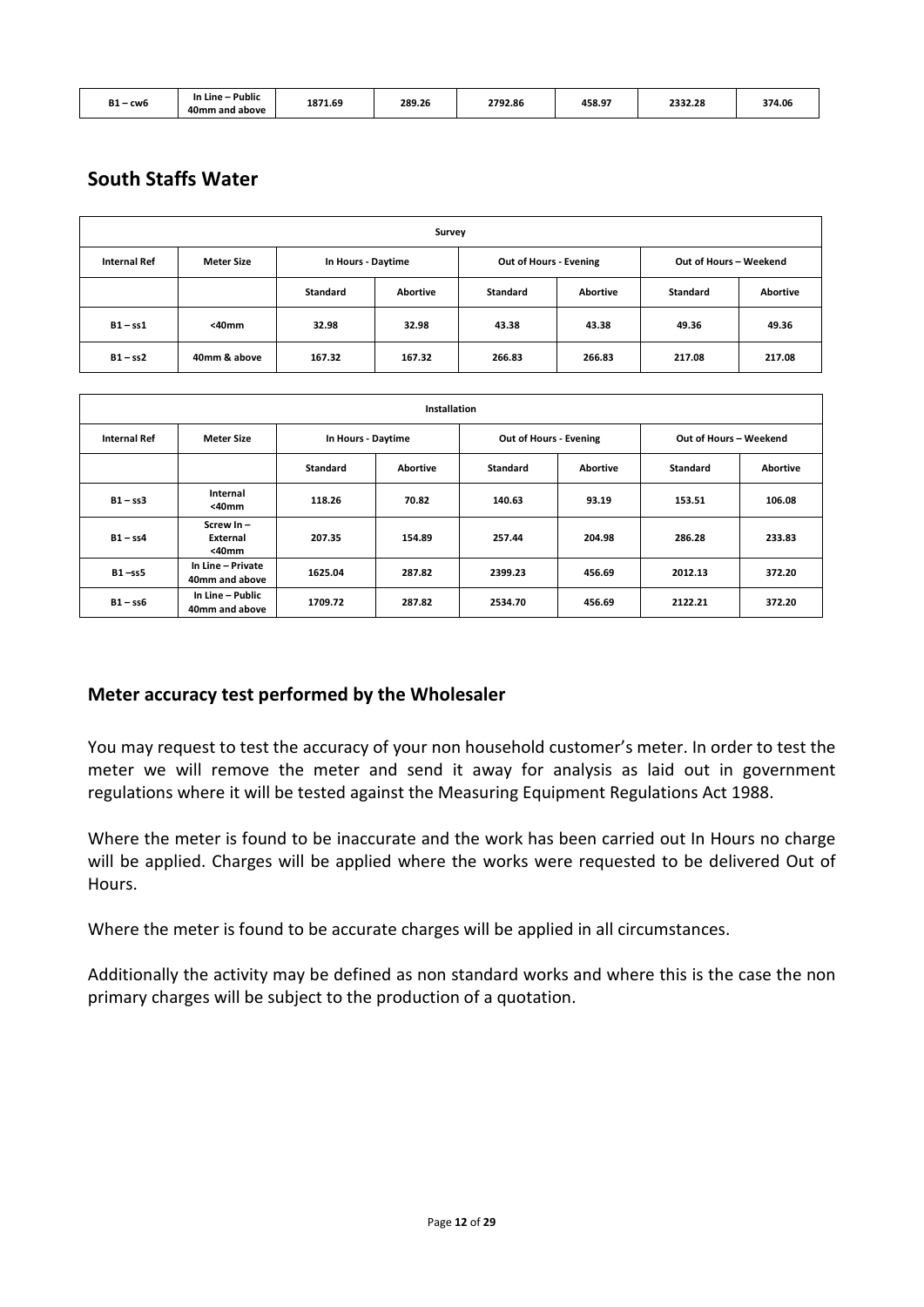# **Cambridge Water**

| Meter Accuracy Test - Below 40mm - Meter Inaccurate |                         |                    |          |                        |                 |                        |                 |  |  |  |
|-----------------------------------------------------|-------------------------|--------------------|----------|------------------------|-----------------|------------------------|-----------------|--|--|--|
| <b>Internal Ref</b>                                 | <b>Meter Size</b>       | In Hours - Daytime |          | Out of Hours - Evening |                 | Out of Hours - Weekend |                 |  |  |  |
|                                                     |                         | <b>Standard</b>    | Abortive | Standard               | <b>Abortive</b> | Standard               | <b>Abortive</b> |  |  |  |
| $B3 - c \cdot w1$                                   | <b>Concentric meter</b> | No Charge          | 54.68    | 72.36                  | 72.36           | 95.48                  | 95.48           |  |  |  |
| $B3 - cw2$                                          | Internal meter          | No Charge          | 54.68    | 140.62                 | 140.62          | 186.50                 | 186.50          |  |  |  |
| $B3 - cw3$                                          | <b>External meter</b>   | No Charge          | 170.94   | 226.31                 | 226.31          | 258.20                 | 258.20          |  |  |  |

| Meter Accuracy Test - Below 40mm - Meter Accurate |                         |                    |          |                        |                 |                        |                 |  |  |  |
|---------------------------------------------------|-------------------------|--------------------|----------|------------------------|-----------------|------------------------|-----------------|--|--|--|
| <b>Internal Ref</b>                               | <b>Meter Size</b>       | In Hours - Daytime |          | Out of Hours - Evening |                 | Out of Hours - Weekend |                 |  |  |  |
|                                                   |                         | Standard           | Abortive | Standard               | <b>Abortive</b> | Standard               | <b>Abortive</b> |  |  |  |
| $B3 - c \cdot W4$                                 | <b>Concentric meter</b> | 91.76              | 54.68    | 136.15                 | 72.36           | 180.53                 | 95.48           |  |  |  |
| $B3 - c \le 5$                                    | Internal meter          | 150.73             | 54.68    | 224.60                 | 140.62          | 298.46                 | 186.49          |  |  |  |
| $B3 - c \cdot w6$                                 | <b>External meter</b>   | 227.17             | 170.94   | 282.55                 | 226.31          | 314.44                 | 258.20          |  |  |  |

| Meter Accuracy Test - 40mm and above - Meter Inaccurate |                        |                    |          |                        |                 |                        |                 |  |  |  |
|---------------------------------------------------------|------------------------|--------------------|----------|------------------------|-----------------|------------------------|-----------------|--|--|--|
| <b>Internal Ref</b>                                     | <b>Meter Size</b>      | In Hours - Daytime |          | Out of Hours - Evening |                 | Out of Hours - Weekend |                 |  |  |  |
|                                                         |                        | <b>Standard</b>    | Abortive | Standard               | <b>Abortive</b> | <b>Standard</b>        | <b>Abortive</b> |  |  |  |
| $B3 - cw7$                                              | In Chamber             | No Charge          | 287.82   | 1521.54                | 456.93          | 1237.36                | 372.56          |  |  |  |
| $B3 - cw8$                                              | <b>Internal Meter</b>  | No Charge          | 287.82   | 1521.54                | 456.93          | 1237.36                | 372.56          |  |  |  |
| $B3 - cw9$                                              | Dig Out $-$<br>Highway | No Charge          | 289.26   | 2462.39                | 459.22          | 2001.81                | 374.43          |  |  |  |
| $B3 - c \le 10$                                         | Dig Out - Private      | No Charge          | 289.26   | 2326.24                | 459.22          | 1891.18                | 374.43          |  |  |  |

| Meter Accuracy Test - 40mm and above - Meter Accurate |                        |                    |          |                        |          |                        |          |  |  |  |
|-------------------------------------------------------|------------------------|--------------------|----------|------------------------|----------|------------------------|----------|--|--|--|
| <b>Internal Ref</b>                                   | <b>Meter Size</b>      | In Hours - Daytime |          | Out of Hours - Evening |          | Out of Hours - Weekend |          |  |  |  |
|                                                       |                        | <b>Standard</b>    | Abortive | Standard               | Abortive | <b>Standard</b>        | Abortive |  |  |  |
| $B3 - c \le 11$                                       | In Chamber             | 1282.00            | 287.82   | 1850.36                | 456.93   | 1566.18                | 372.56   |  |  |  |
| $B3 - c \le 12$                                       | <b>Internal Meter</b>  | 1282.00            | 287.82   | 1850.36                | 456.93   | 1566.18                | 372.56   |  |  |  |
| $B3 - c \le 13$                                       | Dig Out $-$<br>Highway | 1871.69            | 289.26   | 2792.86                | 459.22   | 2332.28                | 374.43   |  |  |  |
| $B3 - c \le 14$                                       | Dig Out - Private      | 1786.60            | 289.26   | 2656.71                | 459.22   | 2221.65                | 374.43   |  |  |  |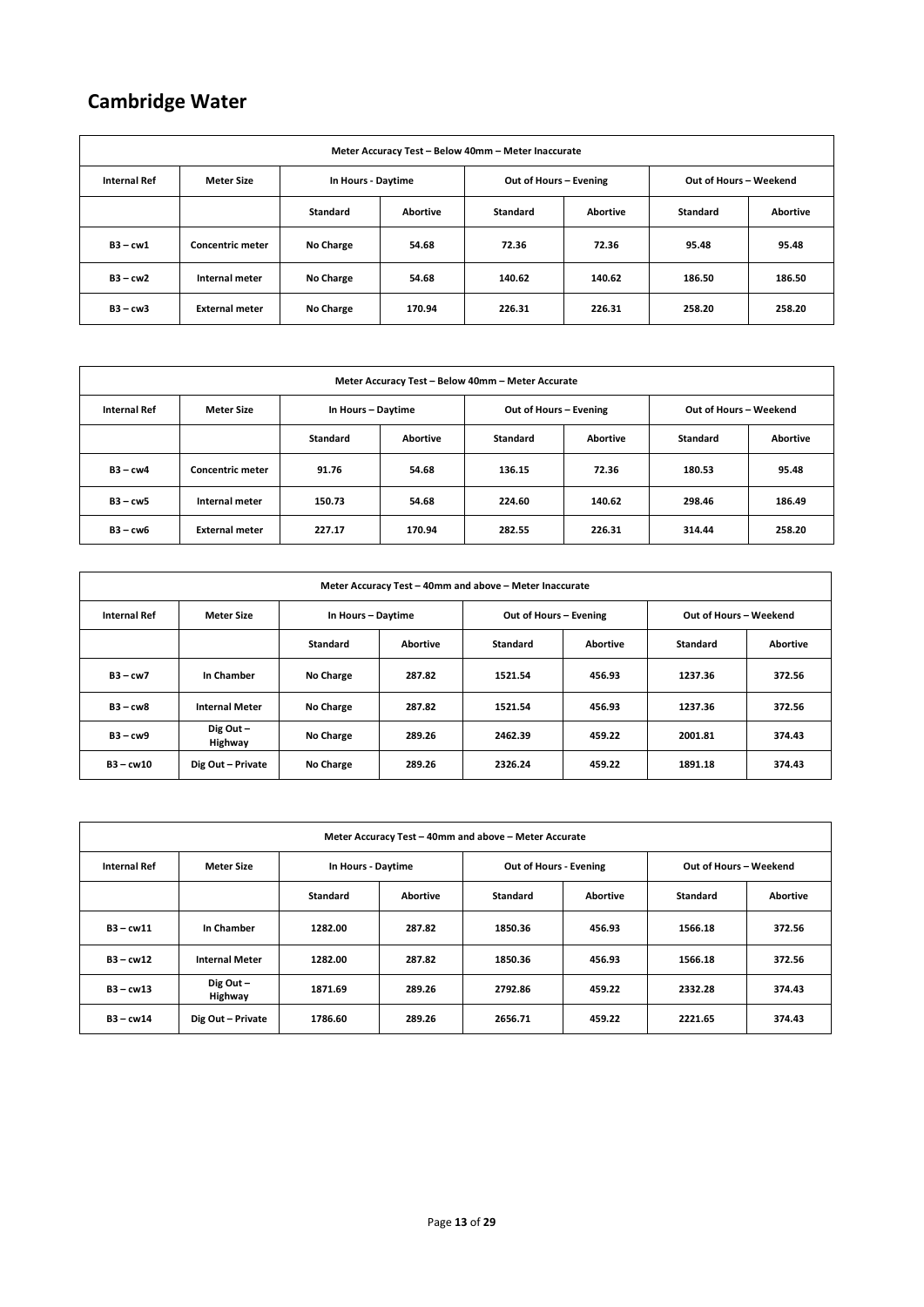## **South Staffs Water**

| Meter Accuracy Test - Below 40mm - Meter Inaccurate |                         |                    |          |                        |          |                        |                 |  |
|-----------------------------------------------------|-------------------------|--------------------|----------|------------------------|----------|------------------------|-----------------|--|
| <b>Internal Ref</b>                                 | <b>Meter Size</b>       | In Hours - Daytime |          | Out of Hours - Evening |          | Out of Hours - Weekend |                 |  |
|                                                     |                         | <b>Standard</b>    | Abortive | Standard               | Abortive | Standard               | <b>Abortive</b> |  |
| $B3 - ss1$                                          | <b>Concentric meter</b> | No Charge          | 34.58    | 56.22                  | 56.22    | 63.83                  | 63.83           |  |
| $B3 - ss2$                                          | Internal meter          | No Charge          | 34.58    | 95.27                  | 86.98    | 108.46                 | 98.98           |  |
| $B3 - ss3$                                          | <b>External meter</b>   | No Charge          | 154.89   | 204.87                 | 204.87   | 233.71                 | 233.71          |  |

| Meter Accuracy Test - Below 40mm - Meter Accurate |                         |                    |          |          |                        |                 |                        |  |
|---------------------------------------------------|-------------------------|--------------------|----------|----------|------------------------|-----------------|------------------------|--|
| <b>Internal Ref</b>                               | <b>Meter Size</b>       | In Hours - Daytime |          |          | Out of Hours - Evening |                 | Out of Hours - Weekend |  |
|                                                   |                         | <b>Standard</b>    | Abortive | Standard | Abortive               | <b>Standard</b> | <b>Abortive</b>        |  |
| $B3 - ss4$                                        | <b>Concentric meter</b> | 81.40              | 34.90    | 94.30    | 57.29                  | 101.70          | 64.52                  |  |
| $B3 - ss5$                                        | Internal meter          | 103.92             | 34.90    | 124.25   | 87.77                  | 135.95          | 99.88                  |  |
| $B3 - ss6$                                        | <b>External meter</b>   | 202.68             | 156.30   | 268.57   | 206.84                 | 306.50          | 235.95                 |  |

| Meter Accuracy Test - 40mm and above - Meter Inaccurate |                        |                    |                 |                        |                 |                        |          |  |
|---------------------------------------------------------|------------------------|--------------------|-----------------|------------------------|-----------------|------------------------|----------|--|
| <b>Internal Ref</b>                                     | <b>Meter Size</b>      | In Hours - Daytime |                 | Out of Hours - Evening |                 | Out of Hours - Weekend |          |  |
|                                                         |                        | <b>Standard</b>    | <b>Abortive</b> | <b>Standard</b>        | <b>Abortive</b> | <b>Standard</b>        | Abortive |  |
| $B3 - ss7$                                              | In Chamber             | No Charge          | 287.82          | 1333.64                | 456.93          | 1084.69                | 372.56   |  |
| $B3 - ss8$                                              | <b>Internal Meter</b>  | No Charge          | 287.82          | 1333.64                | 456.93          | 1084.69                | 372.56   |  |
| $B3 - ss9$                                              | Dig Out $-$<br>Highway | No Charge          | 287.82          | 2205.87                | 456.93          | 1793.38                | 372.56   |  |
| $B3 - ss10$                                             | Dig Out - Private      | No Charge          | 287.82          | 2070.40                | 456.93          | 1683.31                | 372.56   |  |

<span id="page-13-0"></span>

| Meter Accuracy Test - 40mm and above - Meter Accurate |                        |                    |          |                        |          |                        |          |  |
|-------------------------------------------------------|------------------------|--------------------|----------|------------------------|----------|------------------------|----------|--|
| <b>Internal Ref</b>                                   | <b>Meter Size</b>      | In Hours - Daytime |          | Out of Hours - Evening |          | Out of Hours - Weekend |          |  |
|                                                       |                        | <b>Standard</b>    | Abortive | Standard               | Abortive | <b>Standard</b>        | Abortive |  |
| $B3 - ss11$                                           | In Chamber             | 1164.57            | 287.82   | 1662.46                | 456.93   | 1413.51                | 372.56   |  |
| $B3 - ss12$                                           | <b>Internal Meter</b>  | 1164.57            | 287.82   | 1662.46                | 456.93   | 1413.51                | 372.56   |  |
| $B3 - ss13$                                           | Dig Out $-$<br>Highway | 1709.72            | 287.82   | 2534.70                | 456.93   | 2122.21                | 372.56   |  |
| $B3 - ss14$                                           | Dig Out - Private      | 1625.04            | 287.82   | 2399.23                | 456.93   | 2012.13                | 372.56   |  |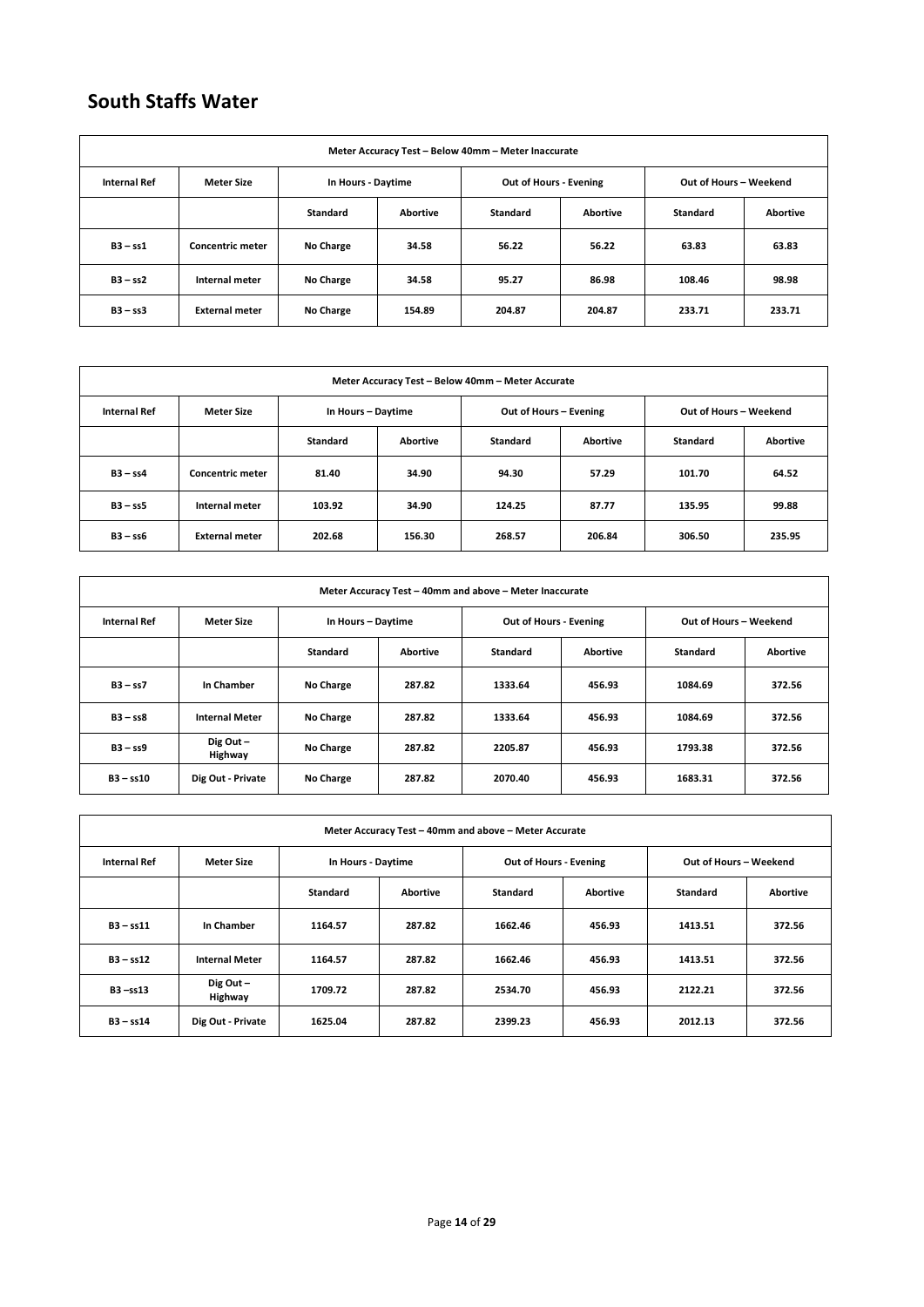#### **Repair or replacement of a faulty meter**

You may request replacement of a faulty, damaged or missing meter at your non household customers premises.

Where any fault or damage to the meter is determined as being as a result of any action or neglect by you or your non household customer you charges will apply in all cases. Where the fault is not as a result of your or your non household customer actions charges will only be applied for work requested by you or your non household customer to be delivered Out of Hours.

| Meter Replacement - Below 40mm |                         |                    |          |                        |                 |                        |                 |  |
|--------------------------------|-------------------------|--------------------|----------|------------------------|-----------------|------------------------|-----------------|--|
| <b>Internal Ref</b>            | <b>Meter Size</b>       | In Hours - Daytime |          | Out of Hours - Evening |                 | Out of Hours - Weekend |                 |  |
|                                |                         | <b>Standard</b>    | Abortive | Standard               | <b>Abortive</b> | <b>Standard</b>        | <b>Abortive</b> |  |
| $B5 - cw1$                     | <b>Concentric meter</b> | No Charge          | 54.68    | 48.87                  | 80.51           | 94.74                  | 106.34          |  |
| $B5 - cw2$                     | Internal meter          | No Charge          | 54.68    | 48.87                  | 80.51           | 94.74                  | 106.34          |  |
| $B5 - cw3$                     | <b>External meter</b>   | No Charge          | 170.09   | 58.09                  | 225.19          | 90.06                  | 256.92          |  |

#### **Cambridge Water**

| Meter Replacement - 40mm and above |                        |                    |                 |                        |          |                        |                 |  |
|------------------------------------|------------------------|--------------------|-----------------|------------------------|----------|------------------------|-----------------|--|
| <b>Internal Ref</b>                | <b>Meter Size</b>      | In Hours - Daytime |                 | Out of Hours - Evening |          | Out of Hours - Weekend |                 |  |
|                                    |                        | <b>Standard</b>    | <b>Abortive</b> | Standard               | Abortive | <b>Standard</b>        | <b>Abortive</b> |  |
| $B5 - c \cdot 4$                   | In Chamber             | No Charge          | 287.82          | 771.57                 | 456.93   | 388.74                 | 372.56          |  |
| $B5 - c w5$                        | <b>Internal Meter</b>  | No Charge          | 287.82          | 771.57                 | 456.93   | 388.74                 | 372.56          |  |
| $B5 - c \cdot w6$                  | Dig Out $-$<br>Highway | No Charge          | 289.26          | 806.72                 | 459.22   | 566.41                 | 374.43          |  |
| $B5 - cw7$                         | Dig Out - Private      | No Charge          | 289.26          | 1074.33                | 459.22   | 540.14                 | 374.43          |  |

#### **South Staffs Water**

| Meter Replacement - Below 40mm |                         |                    |                 |                        |                 |                        |          |
|--------------------------------|-------------------------|--------------------|-----------------|------------------------|-----------------|------------------------|----------|
| <b>Internal Ref</b>            | <b>Meter Size</b>       | In Hours - Daytime |                 | Out of Hours - Evening |                 | Out of Hours - Weekend |          |
|                                |                         | Standard           | <b>Abortive</b> | <b>Standard</b>        | <b>Abortive</b> | Standard               | Abortive |
| $B5 - ss1$                     | <b>Concentric meter</b> | No Charge          | 34.58           | 23.80                  | 44.98           | 35.78                  | 50.95    |
| $B5 - ss2$                     | Internal meter          | No Charge          | 34.58           | 23.80                  | 44.98           | 35.78                  | 50.95    |
| $B5 - ss3$                     | <b>External meter</b>   | No Charge          | 154.90          | 70.42                  | 204.98          | 109.25                 | 233.83   |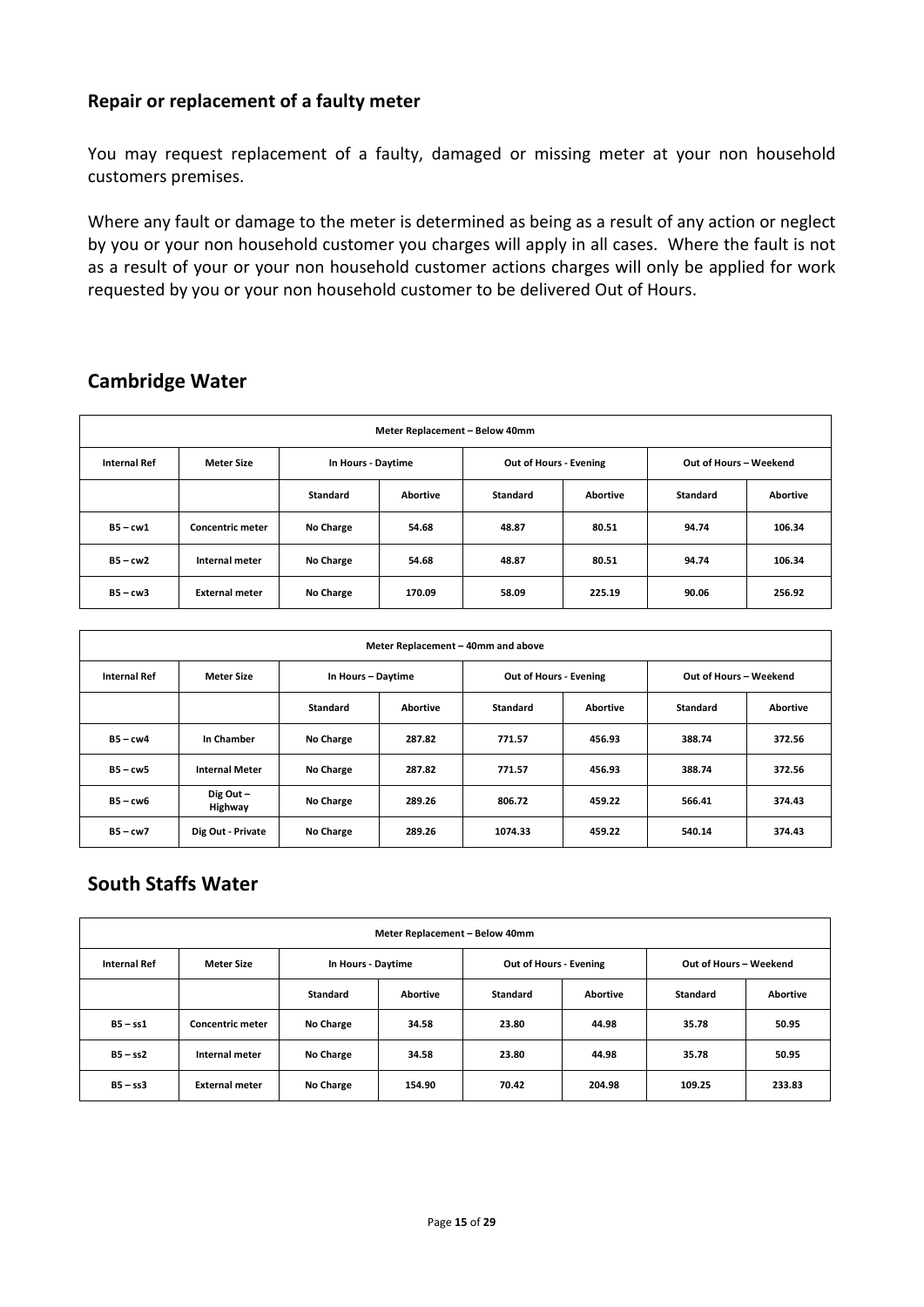| Meter Replacement - 40mm and above |                        |                    |          |                        |          |                        |          |  |
|------------------------------------|------------------------|--------------------|----------|------------------------|----------|------------------------|----------|--|
| <b>Internal Ref</b>                | <b>Meter Size</b>      | In Hours - Daytime |          | Out of Hours - Evening |          | Out of Hours - Weekend |          |  |
|                                    |                        | <b>Standard</b>    | Abortive | <b>Standard</b>        | Abortive | <b>Standard</b>        | Abortive |  |
| $B5 - ss4$                         | In Chamber             | <b>No Charge</b>   | 287.82   | 701.10                 | 456.93   | 353.51                 | 372.56   |  |
| $B5 - ss5$                         | <b>Internal Meter</b>  | No Charge          | 287.82   | 701.10                 | 456.93   | 353.51                 | 372.56   |  |
| $B5 - ss6$                         | Dig Out $-$<br>Highway | <b>No Charge</b>   | 287.82   | 1028.19                | 456.93   | 517.05                 | 372.56   |  |
| $B5 - ss7$                         | Dig Out - Private      | No Charge          | 287.82   | 977.38                 | 456.93   | 491.65                 | 372.56   |  |

#### <span id="page-15-0"></span>**Retailer requested change to size, model or location of meter**

You may request to change the location, size or model of your customers meter and in all cases charges will be applied in accordance with the tables below.

Additionally the activity may be defined as non standard works and where this is the case the non primary charges will be subject to production of a quotation. This will also apply for activities defined as POA (Price on Application).

| <b>Meter Re-location / Downsize</b>                 |                    |                 |                        |                 |                        |                 |  |
|-----------------------------------------------------|--------------------|-----------------|------------------------|-----------------|------------------------|-----------------|--|
|                                                     | In Hours - Daytime |                 | Out of Hours - Evening |                 | Out of Hours - Weekend |                 |  |
|                                                     | Standard           | <b>Abortive</b> | <b>Standard</b>        | <b>Abortive</b> | <b>Standard</b>        | <b>Abortive</b> |  |
| Survey                                              | 49.21              | 110.19          | 62.40                  | 143.50          | 69.99                  | 162.68          |  |
| Internal - External (Boundary box<br>required 25mm) | 280.43             | 110.19          | 363.04                 | 143.50          | 410.60                 | 162.68          |  |
| Internal - External (Boundary box<br>required 32mm) | 357.04             | 110.49          | 439.65                 | 143.50          | 487.21                 | 162.68          |  |
| Internal-External (Boundary box not<br>required)    | 66.96              | 110.19          | 86.01                  | 143.50          | 96.97                  | 162.68          |  |
| Internal-Internal                                   | 109.28             | 110.19          | 142.29                 | 143.50          | 161.30                 | 162.68          |  |
| <b>External-Internal</b>                            | 109.28             | 110.19          | 142.29                 | 143.50          | 161.30                 | 162.68          |  |
| Internal-External >40mm (Boundary<br>Box required)  | POA                | POA             | POA                    | POA             | POA                    | POA             |  |

#### **Cambridge Water**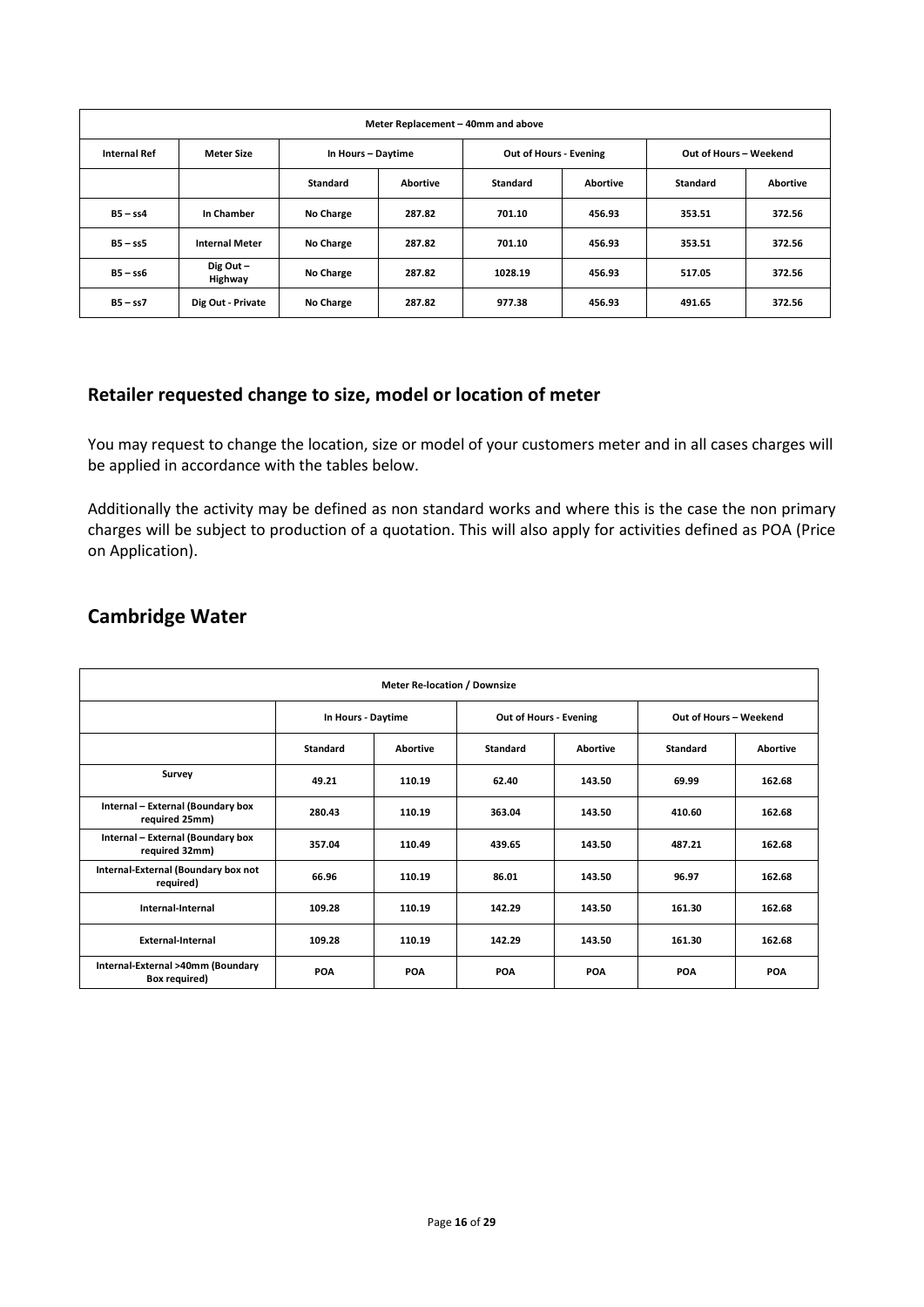#### **South Staffs Water**

| <b>Meter Re-location / Downsize</b>                 |                    |                 |                        |                 |                        |                 |  |
|-----------------------------------------------------|--------------------|-----------------|------------------------|-----------------|------------------------|-----------------|--|
|                                                     | In Hours - Daytime |                 | Out of Hours - Evening |                 | Out of Hours - Weekend |                 |  |
|                                                     | Standard           | <b>Abortive</b> | <b>Standard</b>        | <b>Abortive</b> | Standard               | <b>Abortive</b> |  |
| Survey                                              | 45.56              | 103.74          | 57.55                  | 134.93          | 64.65                  | 152.88          |  |
| Internal - External (Boundary box<br>required 25mm) | 257.66             | 103.74          | 332.75                 | 134.93          | 375.99                 | 152.88          |  |
| Internal - External (Boundary box<br>required 32mm) | 334.27             | 103.74          | 409.36                 | 134.93          | 452.60                 | 152.88          |  |
| Internal-External (Boundary box not<br>required)    | 61.71              | 103.74          | 79.02                  | 134.93          | 88.99                  | 152.88          |  |
| Internal-Internal                                   | 100.18             | 103.74          | 130.20                 | 134.93          | 147.47                 | 152.88          |  |
| <b>External-Internal</b>                            | 100.18             | 103.74          | 130.20                 | 134.93          | 147.47                 | 152.88          |  |
| Internal-External >40mm (Boundary<br>Box required)  | POA                | POA             | POA                    | POA             | POA                    | POA             |  |

## <span id="page-16-0"></span>**Retailer request for Wholesaler to carry out Meter Read for a non-market Meter pending transfer or allocation of a Supply Point**

You may request us to provide ad hoc non market meter readers where a customer transfers retailer or an interim relater is appointed and will be charged as below:

| Non Market Meter Read (B11 - aa1) |                 |  |  |  |
|-----------------------------------|-----------------|--|--|--|
| Standard                          | <b>Abortive</b> |  |  |  |
| <b>No Charge</b>                  | 87.11           |  |  |  |

#### <span id="page-16-1"></span>*Market data*

#### <span id="page-16-2"></span>**Verification of meter details or meter supply arrangements**

You may request that we verify meter details and records or meter supply arrangements where you consider that the meter details differ from the details held on your records.

There is no charge for this service except when it is determined that the data is correct and no change is required, in such cases you will be charged in accordance with the Abortive charges as below.

This activity does not include Flow & Pressure tests as previously defined within Miscellaneous Charges where the customer requires confirmation of flow rates or available pressures.

| Supply Confirmation (C1 - aa1) |                 |  |  |  |
|--------------------------------|-----------------|--|--|--|
| Standard                       | <b>Abortive</b> |  |  |  |
| No Charge                      | 87.11           |  |  |  |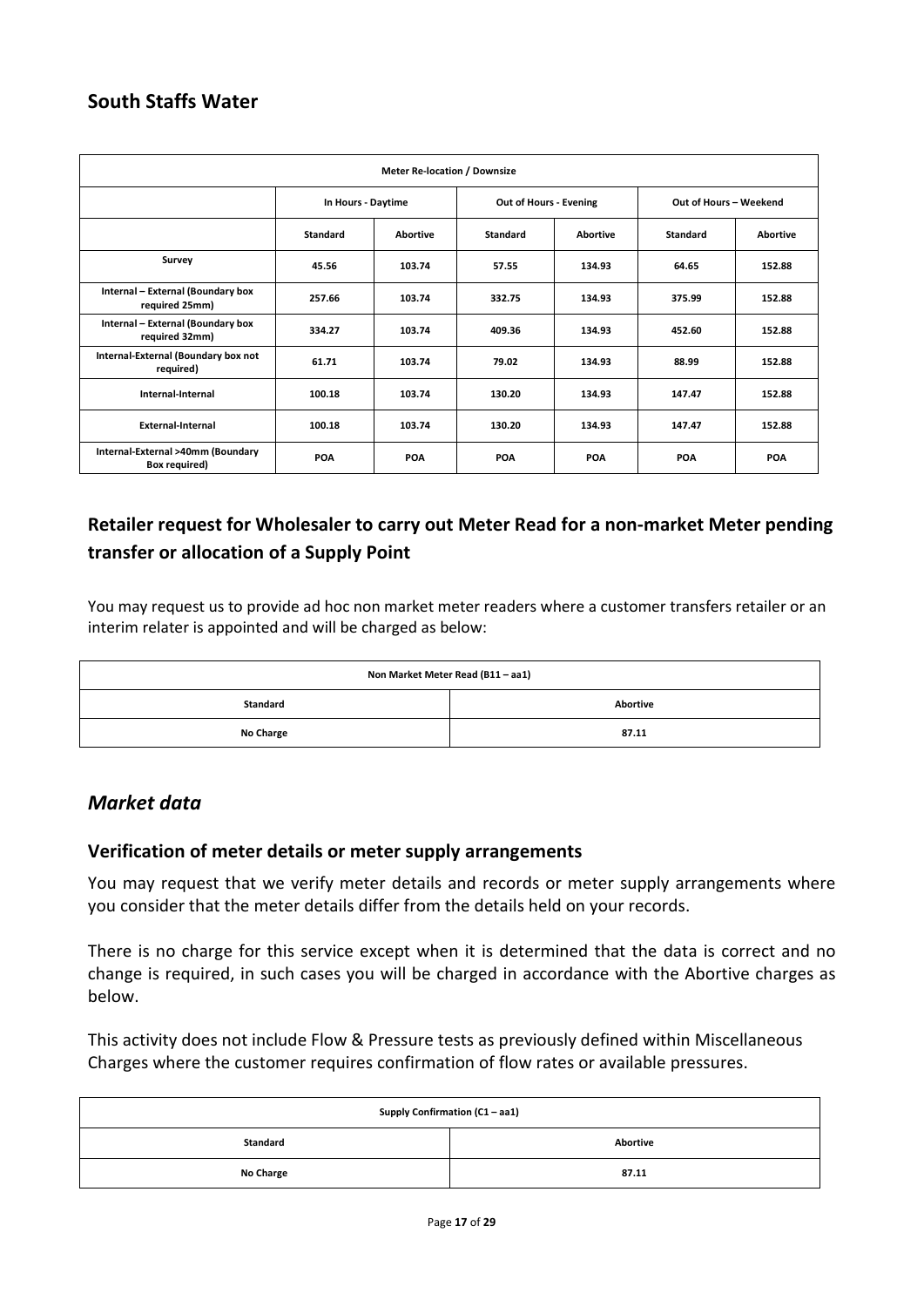#### <span id="page-17-0"></span>**Application in respect of Gap Sites proposed by the Retailer**

There is no charge for this service except when it is determined that the data is correct and no change is required, in such cases you will be charged as below.

| Data Review (C3 - aa1) |          |
|------------------------|----------|
| Standard               | Abortive |
| <b>No Charge</b>       | 87.11    |

#### <span id="page-17-1"></span>**Missing Service Components identified by the Wholesaler or the Retailer**

There is no charge for this service except when it is determined that the data is correct and no change is required, in such cases you will be charged as below.

| Data Review (C4 – aa1) |          |
|------------------------|----------|
| Standard               | Abortive |
| <b>No Charge</b>       | 87.11    |

## <span id="page-17-2"></span>**Application in respect of Deregistration of a Supply Point (including as a result of an incorrect or erroneous Registration or change of circumstance) or removal of Service Component at the request of the Retailer**

There is no charge for this service except when it is determined that the data is correct and no change is required, in such cases you will be charged as below.

| Data Review (C6 - aa1) |                 |
|------------------------|-----------------|
| Standard               | <b>Abortive</b> |
| <b>No Charge</b>       | 87.11           |

#### <span id="page-17-3"></span>**Retailer requested amendment to VOA BA Reference or UPRN at a Supply Point**

There is no charge for this service except when it is determined that the data is correct and no change is required, in such cases you will be charged as below.

| Data Review (C7 - aa1) |                 |
|------------------------|-----------------|
| Standard               | <b>Abortive</b> |
| <b>No Charge</b>       | 87.11           |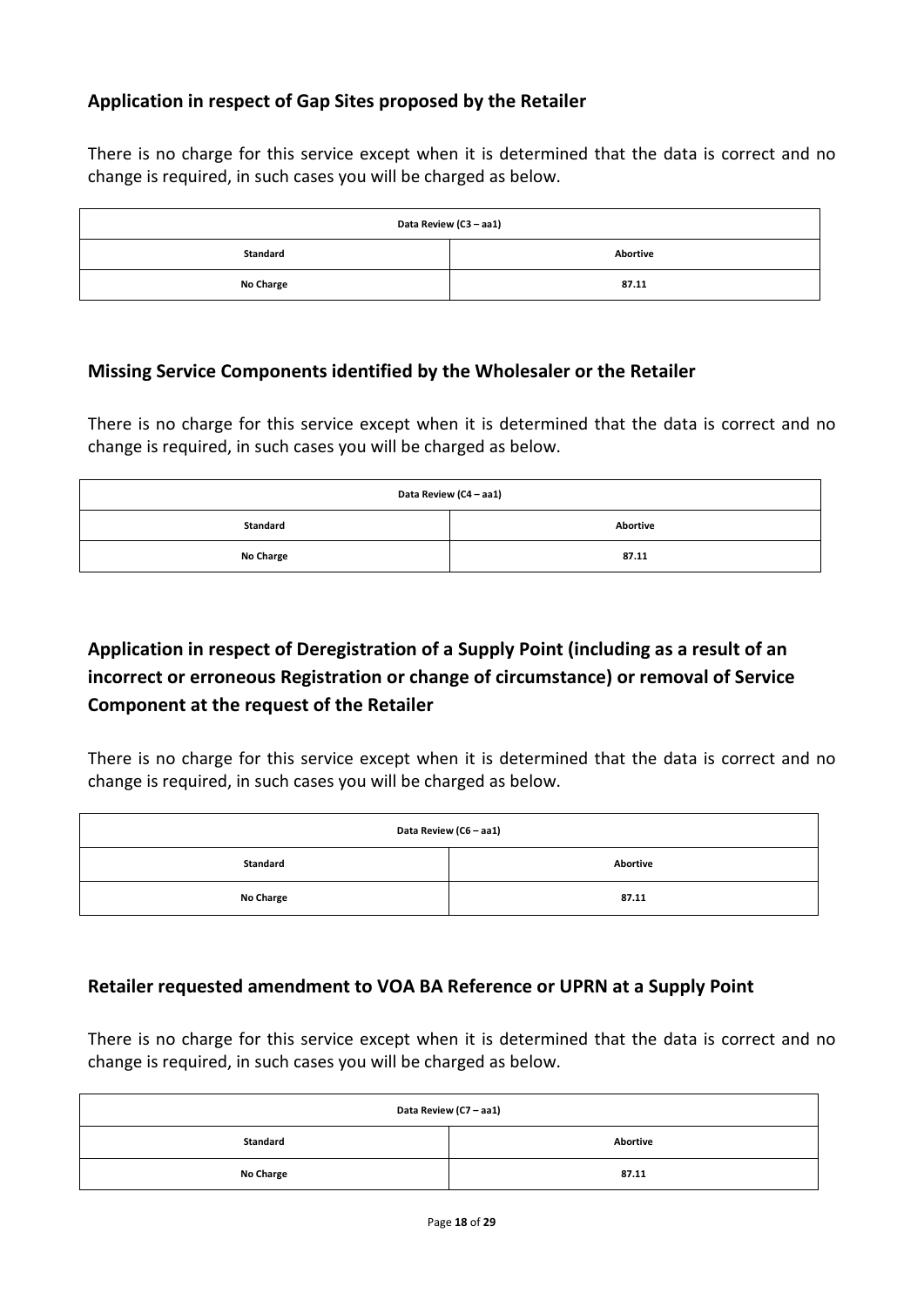#### <span id="page-18-0"></span>*Monitoring, investigations, complaints and enquiries*

## <span id="page-18-1"></span>**Announced planned visits to Eligible Premises, e.g. to monitor compliance with the Water Fittings Regulations**

There is no charge for this service except that charges may apply for additional visits following a failed inspection.

| Visits (F2 - aa1) |          |
|-------------------|----------|
| Standard          | Abortive |
| <b>No Charge</b>  | 87.11    |

#### <span id="page-18-2"></span>**Visits by the Wholesaler to Eligible Premises not covered by other Processes**

Charges may apply in circumstances where visits have been requested that are outside of the scope of South Staffs Water's responsibility, or where additional visits are requested or required.

| Visits (F3 – aa1) |          |
|-------------------|----------|
| Standard          | Abortive |
| 84.89             | 87.11    |

#### <span id="page-18-3"></span>*Allowances, assessments requests and incentive applications*

#### <span id="page-18-4"></span>**Application for an allowance and/or volumetric adjustment or Wholesaler notice of review and/or change of allowance**

There is no charge for this service except when it is determined that the data is correct and no change is required, in such cases you will be charged as below.

<span id="page-18-5"></span>

| Allowances and Adjustments (H1-aa1) |                 |
|-------------------------------------|-----------------|
| <b>Standard</b>                     | <b>Abortive</b> |
| No Charge                           | 87.11           |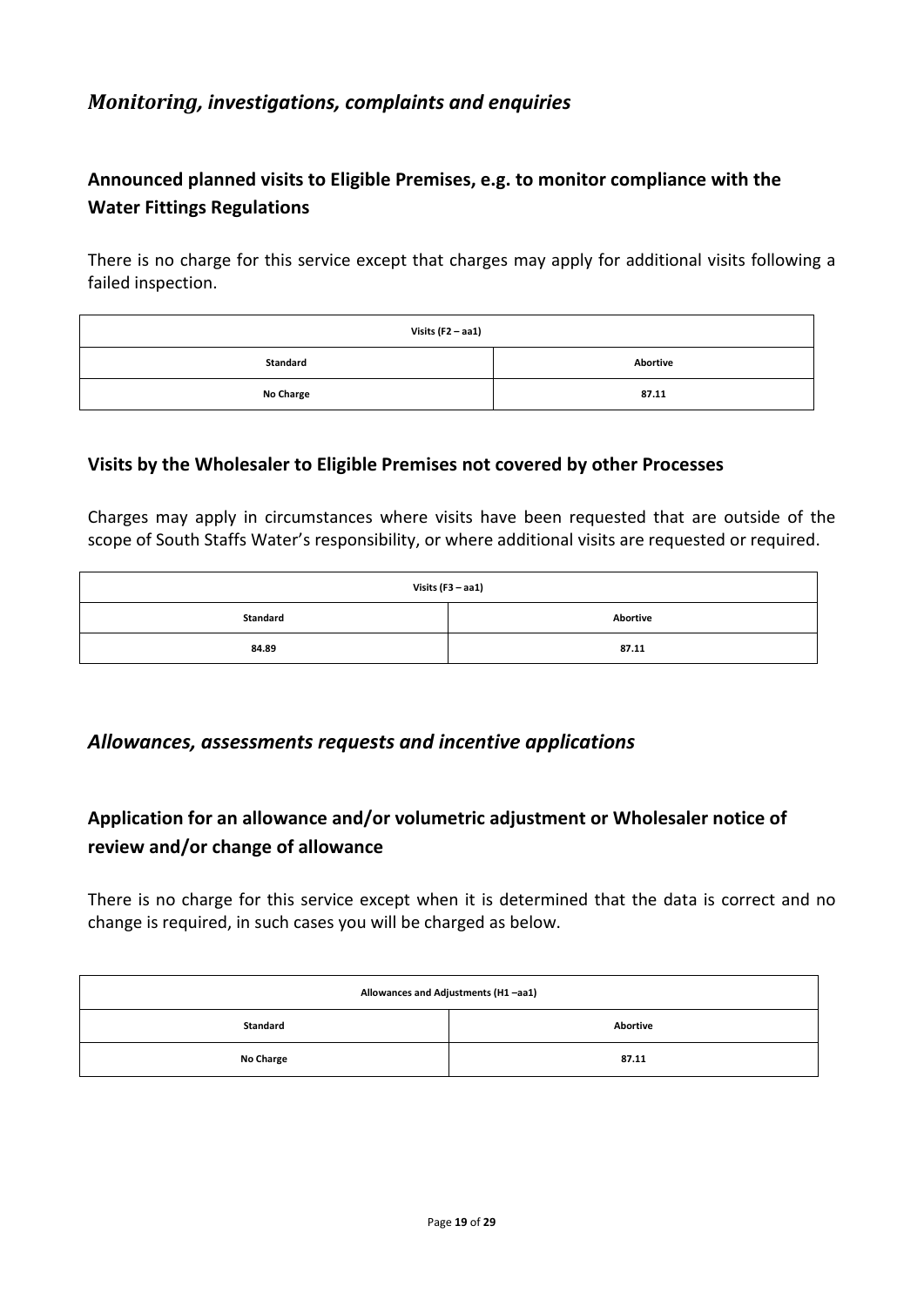#### **Review of charges at Unmeasured or Assessed Supply Points**

There is no charge for this service except when it is determined that the data is correct and no change is required, in such cases you will be charged as below.

| Review of Charges (H3-aa1) |          |
|----------------------------|----------|
| Standard                   | Abortive |
| No Charge                  | 87.11    |

#### <span id="page-19-0"></span>**Retailer application for change in tariff applied to a Service Component**

There is no charge for this service except when it is determined that the data is correct and no change is required, in such cases you will be charged as below.

| Change in Tariff (H5 - aa1) |          |
|-----------------------------|----------|
| Standard                    | Abortive |
| No Charge                   | 87.11    |

#### <span id="page-19-1"></span>*Disconnections and reconnections*

You may request a permanent or temporary disconnection to some or all of the connections to an eligible premise. Where these requests are standard they will be charged as detailed below or alternatively if non standard works, or POA, quotations will be provided.

Where any disconnection is requested, whether standard or non-standard you are responsible for ensuring that all consumer protection measures have been taken and provide us with evidence of any notices served on your non household customer.

It is also your responsibility to ensure that a disconnection is not requested for a non household customer or premises where it would be illegal to disconnect. Should it be found that a disconnection has been carried out at your request we will carry out an emergency reconnection for which you as the retailer will be liable for all charges.

Reconnection activity requested by the retailer through wholesale retail codes defined work requests will only be carried out where the supply has been subject to a temporary disconnection. Where a permanent disconnection has been undertaken, reconnection activity will be subject to application via Developer Services new connection processes for which separate charges apply.

Where it has not been possible to carry out a disconnection either due to a faulty asset, or where two or more premises are connected to our network we will advise you appropriately.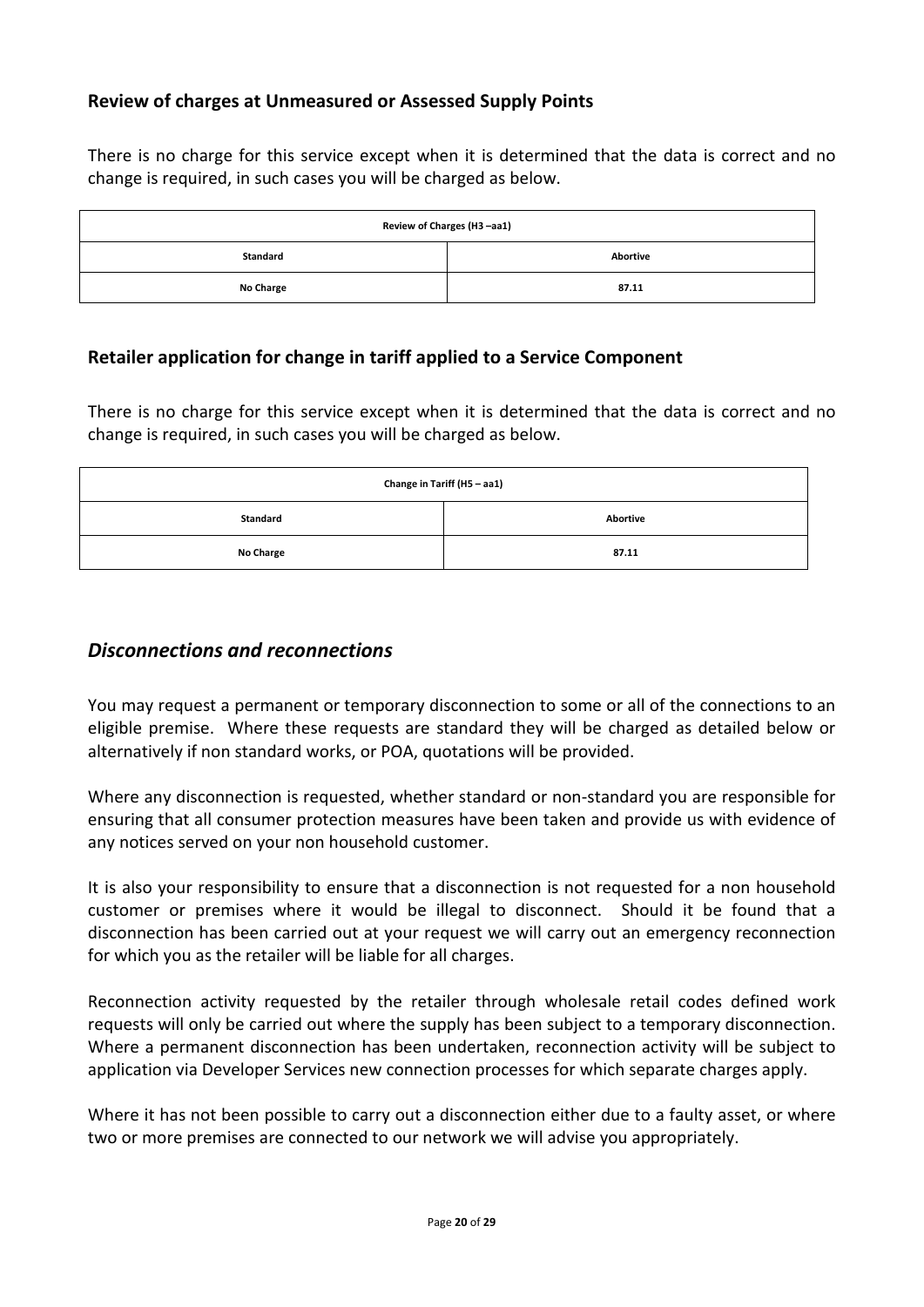Should we be required to use our powers of entry to make a survey or carry out a disconnection, where any additional costs are incurred at any stage these will be passed on to you.

## <span id="page-20-0"></span>**Disconnection requested by the Retailer and performed by the Wholesaler in relation to non-Household Customer non-payment**

You may request a disconnection of your non-household customer for non-payment of their water bills and provide with your request a copy of any notice served to your customer. Charges will be applied as per the following tables.

We will visit the premises to determine if the disconnection can be made and to establish if standard or non standard works. Where non-standard charges apply we will supply you with a quotation.

We will attend the premises for a period of no less than 15 minutes where we will:

- Attempt to contact your non household customer;
- Allow your non household customer to get in contact with you; and
- Allow you to submit a disconnection cancellation notice as appropriate

#### **Cambridge Water**

| Temp Disconnection (I1 - cw1) |          |
|-------------------------------|----------|
| Standard                      | Abortive |
| 23.96                         | 23.96    |

| Perm Disconnection (I1 - cw2) |                 |
|-------------------------------|-----------------|
| Standard                      | <b>Abortive</b> |
| 547.55                        | 547.55          |

#### **South Staffs Water**

| Temp Disconnection (I1 - ss1) |                 |
|-------------------------------|-----------------|
| Standard                      | <b>Abortive</b> |
| 23.96                         | 23.96           |

| Perm Disconnection (I1 - ss2) |                 |
|-------------------------------|-----------------|
| <b>Standard</b>               | <b>Abortive</b> |
| 431.39                        | 431.39          |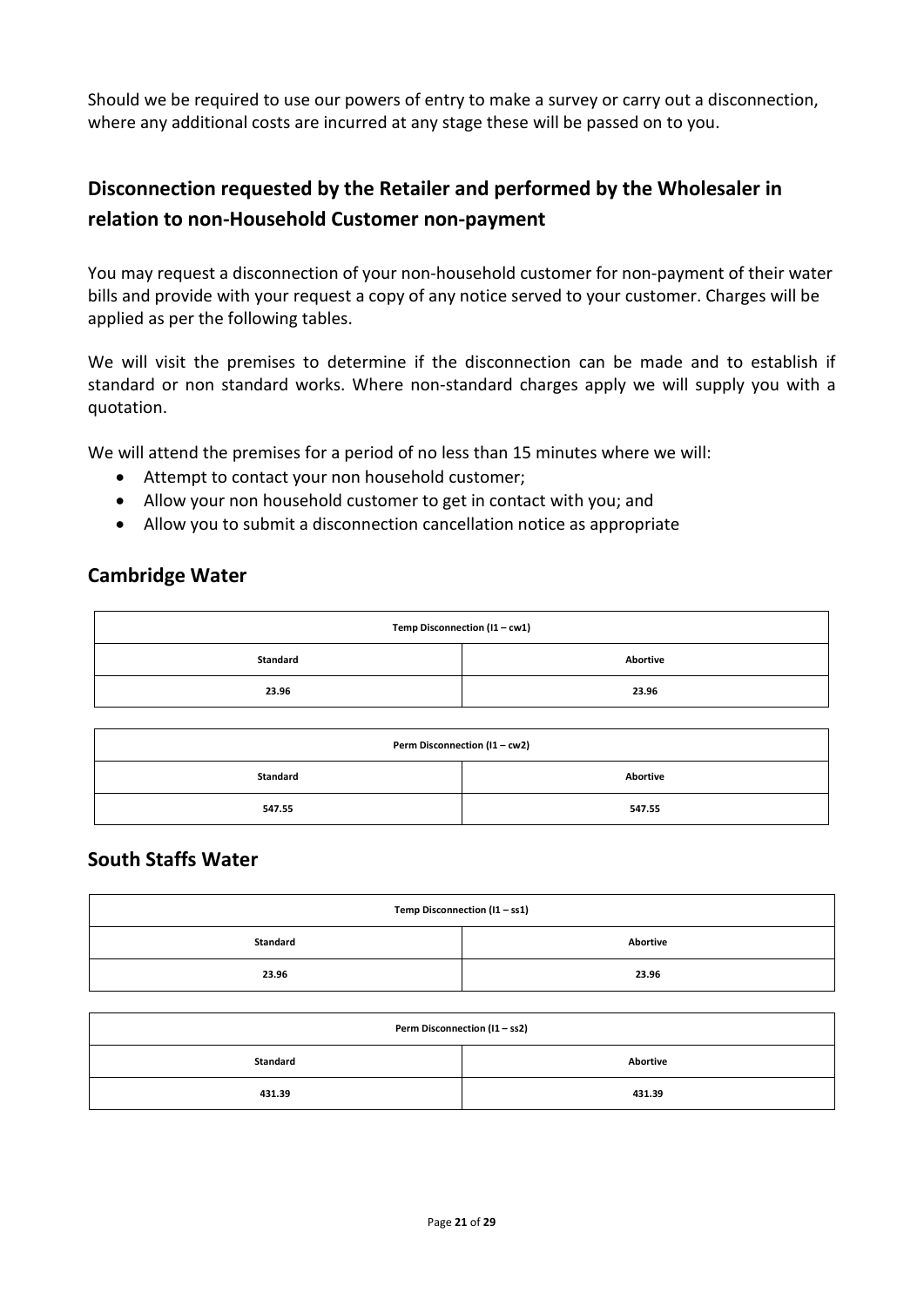## <span id="page-21-0"></span>**Disconnection requested by the Non-household customer and performed by the Wholesaler**

Your customer may want to have their service disconnected on a permanent or temporary basis. A standard temporary disconnection will not be subject to any charge but abortive charges will be applied.

Charges for permanent disconnections are as below.

Charges will apply for reconnection activities.

#### **Cambridge Water**

| Temp Disconnection (I5 - cw1) |                 |
|-------------------------------|-----------------|
| Standard                      | <b>Abortive</b> |
| <b>No Charge</b>              | 23.96           |
|                               |                 |

| Perm Disconnection (I5 - cw2) |          |
|-------------------------------|----------|
| Standard                      | Abortive |
| 547.55                        | 547.55   |

#### **South Staffs Water**

| Temp Disconnection (I5 - ss1) |                 |
|-------------------------------|-----------------|
| Standard                      | <b>Abortive</b> |
| No Charge                     | 23.96           |

| Perm Disconnection (I5 - ss2) |                 |
|-------------------------------|-----------------|
| Standard                      | <b>Abortive</b> |
| 431.39                        | 431.39          |

## <span id="page-21-1"></span>**Gaining entry to an Eligible Premises for the purposes of Disconnection using the Wholesaler's powers of entry at Retailer request**

All charges related to gaining entry to an Eligible Premises for the purposes of disconnection will be priced on application.

While recognising that work requests may be cancelled by the Retailer, any costs reasonably incurred and unavoidable will be recharged to the Retailer.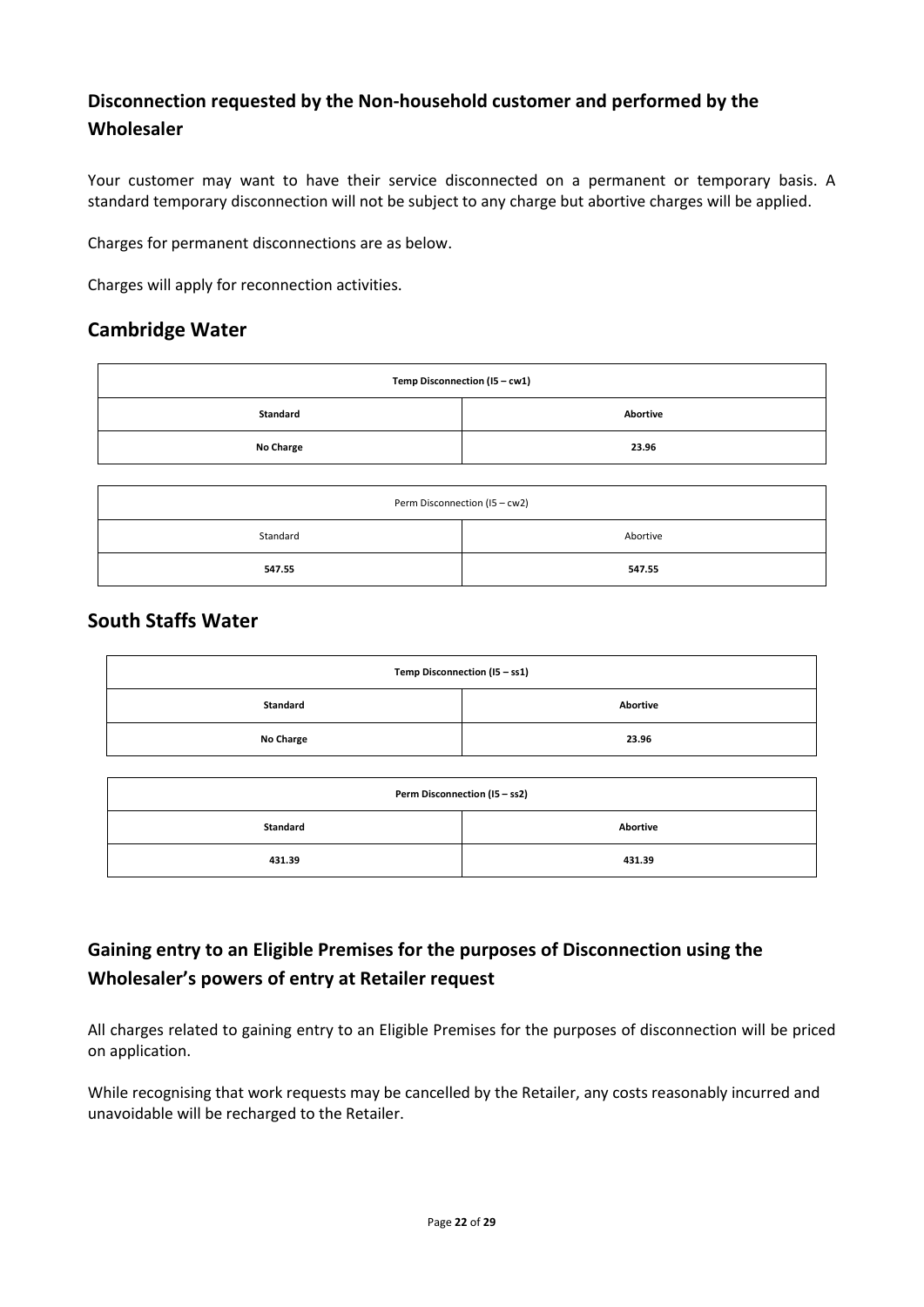| Gaining Entry (I7 - aa1) |          |
|--------------------------|----------|
| Standard                 | Abortive |
| POA                      | POA      |

#### <span id="page-22-0"></span>**Reconnection requested by the Retailer and performed by the Wholesaler**

You may request for a service to be reconnected where a temporary disconnection had been undertaken and standard and abortive charges will apply.

For reconnection activities following permanent disconnection Developer Services processes will apply.

#### **Cambridge Water**

| Temp Reconnection (I8 - cw1) |                 |
|------------------------------|-----------------|
| Standard                     | <b>Abortive</b> |
| 139.95                       | 139.95          |

| Perm Reconnection (I8 - cw2)      |                                   |
|-----------------------------------|-----------------------------------|
| Standard                          | Abortive                          |
| <b>Ref New Connection Charges</b> | <b>Ref New Connection Charges</b> |

#### **South Staffs Water**

| Temp Disconnection (I8 - ss1) |          |
|-------------------------------|----------|
| Standard                      | Abortive |
| 139.95                        | 139.95   |

| Perm Disconnection (I8 - ss2)     |                                   |
|-----------------------------------|-----------------------------------|
| <b>Standard</b>                   | <b>Abortive</b>                   |
| <b>Ref New Connection Charges</b> | <b>Ref New Connection Charges</b> |

## <span id="page-22-1"></span>**Reconnection performed by the Wholesaler following rectification of a breach of Water Fittings Regulations (and/or illegal use)**

These charges allow for the reinspection of any corrected breaches of water fittings to confirm that any breach has been satisfactorily resolved.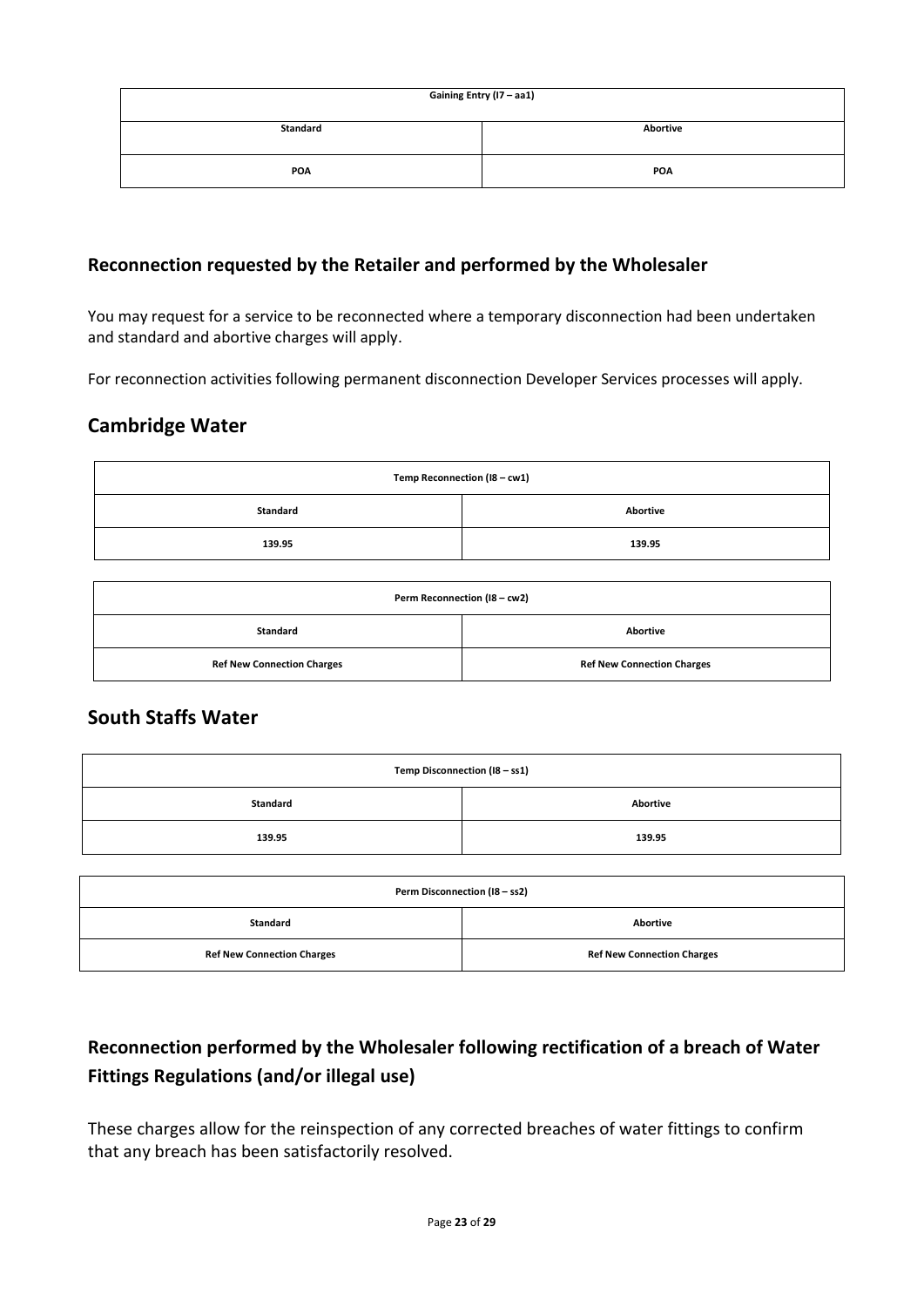## **Cambridge Water**

| Temp Reconnection (I10 - cw1) |          |
|-------------------------------|----------|
| Standard                      | Abortive |
| 139.95                        | 139.95   |

| Perm Reconnection (I10 - cw2)     |                                   |
|-----------------------------------|-----------------------------------|
| <b>Standard</b>                   | Abortive                          |
| <b>Ref New Connection Charges</b> | <b>Ref New Connection Charges</b> |

#### **South Staffs Water**

| Temp Disconnection (I10 - ss1) |          |
|--------------------------------|----------|
| Standard                       | Abortive |
| 139.95                         | 139.95   |

| Perm Disconnection (I10 - ss2)    |                                   |
|-----------------------------------|-----------------------------------|
| Standard                          | <b>Abortive</b>                   |
| <b>Ref New Connection Charges</b> | <b>Ref New Connection Charges</b> |

## <span id="page-23-0"></span>**Reconnection performed by the Wholesaler following a Disconnection requested by the non-household customer**

Following a temporary disconnection your non household customer may ask you to request for us to reconnect the services. Standard and abortive charges will apply

#### **Cambridge Water**

| Temp Reconnection (I11 - cw1) |                 |
|-------------------------------|-----------------|
| Standard                      | <b>Abortive</b> |
| 69.70                         | 69.70           |

| Perm Reconnection (I11 - cw2)     |                                   |
|-----------------------------------|-----------------------------------|
| <b>Standard</b>                   | <b>Abortive</b>                   |
| <b>Ref New Connection Charges</b> | <b>Ref New Connection Charges</b> |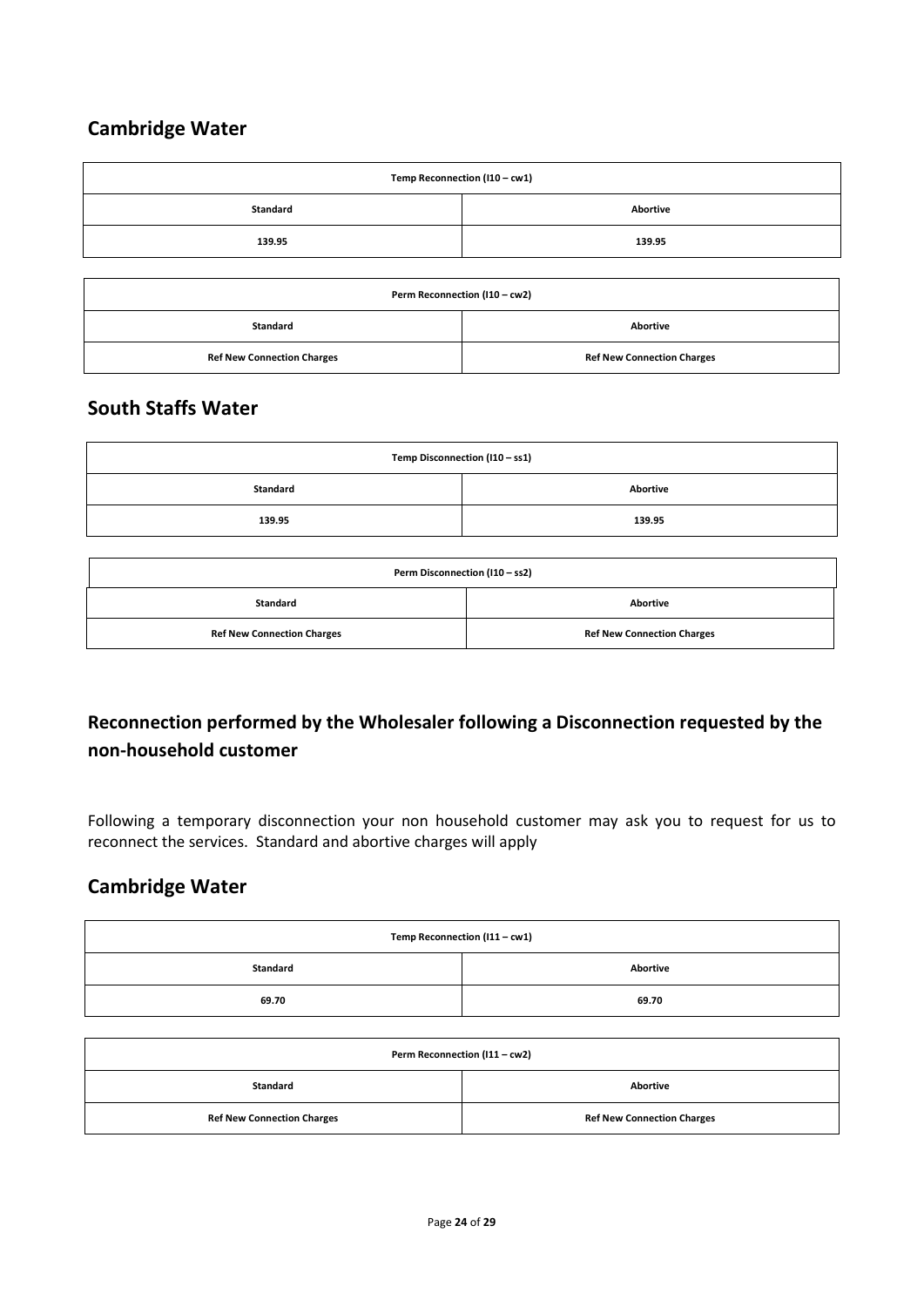#### **South Staffs Water**

| Temp Disconnection (I11 - ss1)    |                                   |  |
|-----------------------------------|-----------------------------------|--|
| Standard                          | <b>Abortive</b>                   |  |
| 6970                              | 69.70                             |  |
|                                   |                                   |  |
| Perm Disconnection (I11-ss2)      |                                   |  |
| Standard                          | Abortive                          |  |
| <b>Ref New Connection Charges</b> | <b>Ref New Connection Charges</b> |  |

## <span id="page-24-0"></span>**Additional charges including miscellaneous charges**

Where not previously identified within this document there may be instances where retailers may wish to request additional services from South Staffs Water.

There may also be instances where unplanned costs are incurred for which the following tables also identify applicable costs.

#### <span id="page-24-1"></span>**Customer Flow Data Logging – 14 Day Temporary**

| Customer Flow Data Logging - one off charge |       |
|---------------------------------------------|-------|
| <b>South Staffs Water</b>                   | 81.67 |
| <b>Cambridge Water</b>                      | 81.67 |

#### <span id="page-24-2"></span>**Customer Flow Data Logging – Permanent (minimum period 12 months)**

| <b>Customer Flow Data Logging</b><br><b>Monthly Cost</b>                             |        |
|--------------------------------------------------------------------------------------|--------|
| South Staffs Water - initial set up cost per new logged meter                        | 53.38* |
| South Staffs Water - existing wholesaler logged meter                                | 12.81  |
| Cambridge Water - initial set up cost per new logged meter                           | 53.38* |
| South Staffs Water - existing wholesaler logged meter                                | 12.81  |
| * Logger maintenance service costs are agreed with applicant subject to requirements |        |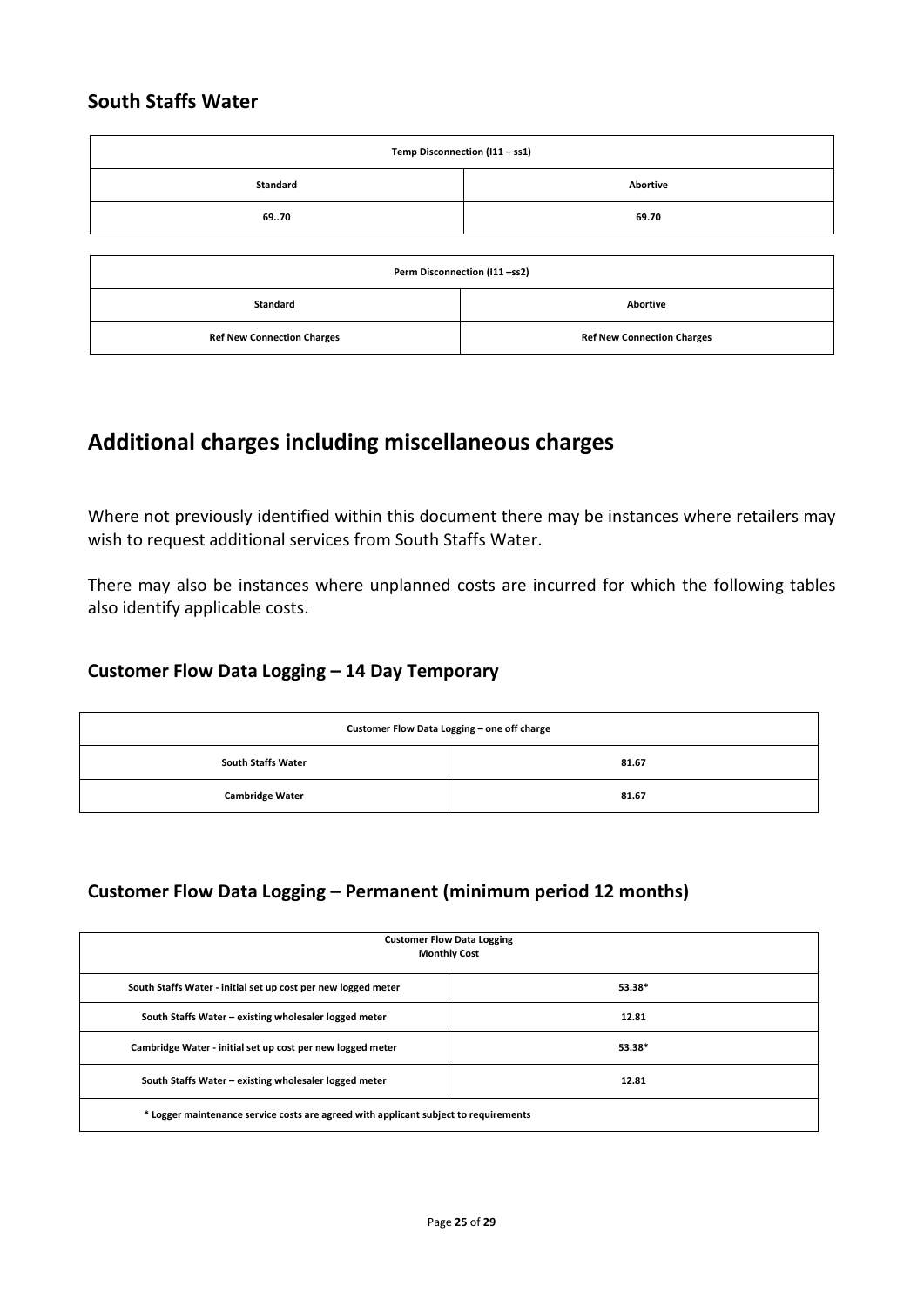## <span id="page-25-0"></span>**Customer Flow Data – Pulse Splitter Installation & 3rd Party Logging**

#### **South Staffs Water**

| 3 <sup>Rd</sup> Party Logging of the wholesalers meter must be arranged in advance with the wholesaler who will arrange where possible the installation of pulse output<br>connectivity for 3 <sup>rd</sup> party logging. |        |
|----------------------------------------------------------------------------------------------------------------------------------------------------------------------------------------------------------------------------|--------|
| Survey – to determine if an existing meter is loggable                                                                                                                                                                     | 81.67  |
| Survey + installation of pulse splitter at same visit (if possible)                                                                                                                                                        | 292.52 |
| Installation of pulse splitter at separate visit                                                                                                                                                                           | 292.52 |

#### **Cambridge Water**

| 3 <sup>Rd</sup> Party Logging of the wholesalers meter must be arranged in advance with the wholesaler who will arrange where possible the installation of pulse output<br>connectivity for 3 <sup>rd</sup> party logging. |        |
|----------------------------------------------------------------------------------------------------------------------------------------------------------------------------------------------------------------------------|--------|
| Survey – to determine if an existing meter is loggable                                                                                                                                                                     | 81.67  |
| Survey + installation of pulse splitter at same visit (if possible)                                                                                                                                                        | 292.52 |
| Installation of pulse splitter at separate visit                                                                                                                                                                           | 292.52 |

## <span id="page-25-1"></span>**Replacement of Lead Services**

## **Cambridge Water**

| <b>Replacement of Lead Services</b>                               |         |
|-------------------------------------------------------------------|---------|
| Footpath only - single Communication Pipe (CP) up to 2m in length | 666.53  |
| Footpath and road – single CP up to 4m in length                  | 941.96  |
| Footpath and road - single CP up to 8m in length                  | 1698.59 |
| Footpath and road - single CP up to 12m in length                 | 2660.98 |
| Additional length over 12m (per m)                                | 302.41  |

## **South Staffs Water**

| <b>Replacement of Lead Services</b>                               |         |
|-------------------------------------------------------------------|---------|
| Footpath only - single Communication Pipe (CP) up to 2m in length | 843.01  |
| Footpath and road - single CP up to 4m in length                  | 1071.86 |
| Footpath and road - single CP up to 8m in length                  | 1384.51 |
| Footpath and road - single CP up to 12m in length                 | 1697.16 |
| Additional length over 12m (per m)                                | 139.96  |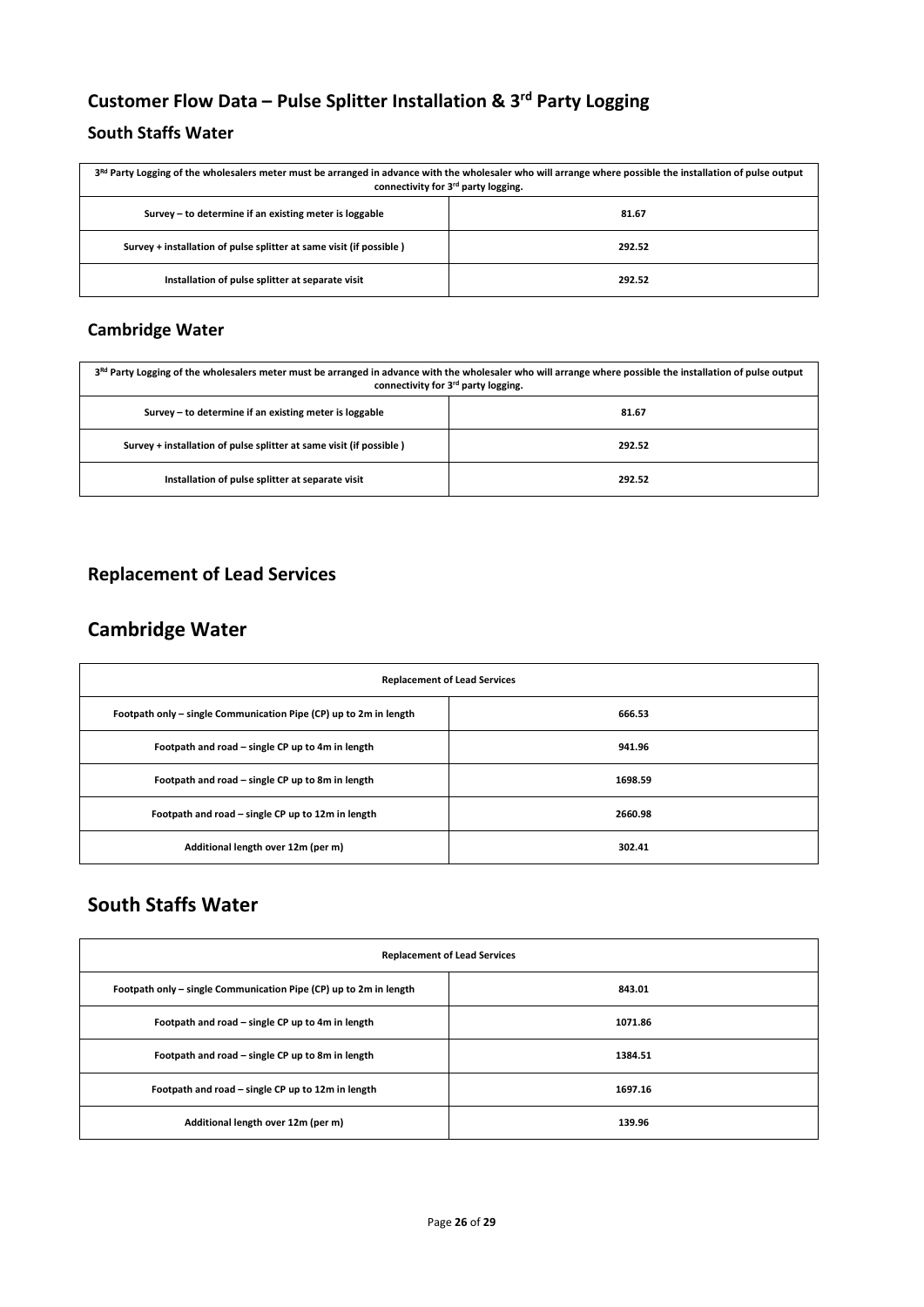# <span id="page-26-0"></span>**Provision and Maintenance of Fire Hydrants Cambridge Water**

| Provision and Maintenance of Fire Hydrants                                   |        |
|------------------------------------------------------------------------------|--------|
| Replace lid and cover                                                        | 226.67 |
| <b>Rebuild chamber and lid</b>                                               | 417.70 |
| Renew or install on existing main                                            | 737.07 |
| Renew or install as Main Laying (ML) proceeds                                | 487.04 |
| *where we incur additional third party costs these will be passed on at cost |        |

## **South Staffs Water**

| Provision and Maintenance of Fire Hydrants                                             |        |
|----------------------------------------------------------------------------------------|--------|
| Replace lid and cover                                                                  | 212.53 |
| <b>Rebuild chamber and lid</b>                                                         | 494.40 |
| Renew or install on existing main                                                      | 989.94 |
| Renew or install as Main Laying (ML) proceeds                                          | 908.11 |
| * where we incur additional charges from a third party these will be passed on at cost |        |

## <span id="page-26-1"></span>**Damage to Apparatus**

## **Cambridge Water**

| <b>Damage to Apparatus</b>                            |                          |
|-------------------------------------------------------|--------------------------|
| Contractor hourly rate per gang                       | $\overline{\phantom{a}}$ |
| Labour cost per hour per gang                         | 128.50                   |
| Inspectors and other staff hourly rate per individual | $\overline{\phantom{a}}$ |
| Normal                                                | 58.63                    |
| Sundays, Bank Holidays and between midnight and 8am   | 74.96                    |
| Other times outside normal hours                      | 66.20                    |
| Call out all labour                                   | $\overline{\phantom{a}}$ |
| Call out per individual                               | 38.11                    |
| <b>Admin fee</b>                                      | 30.18                    |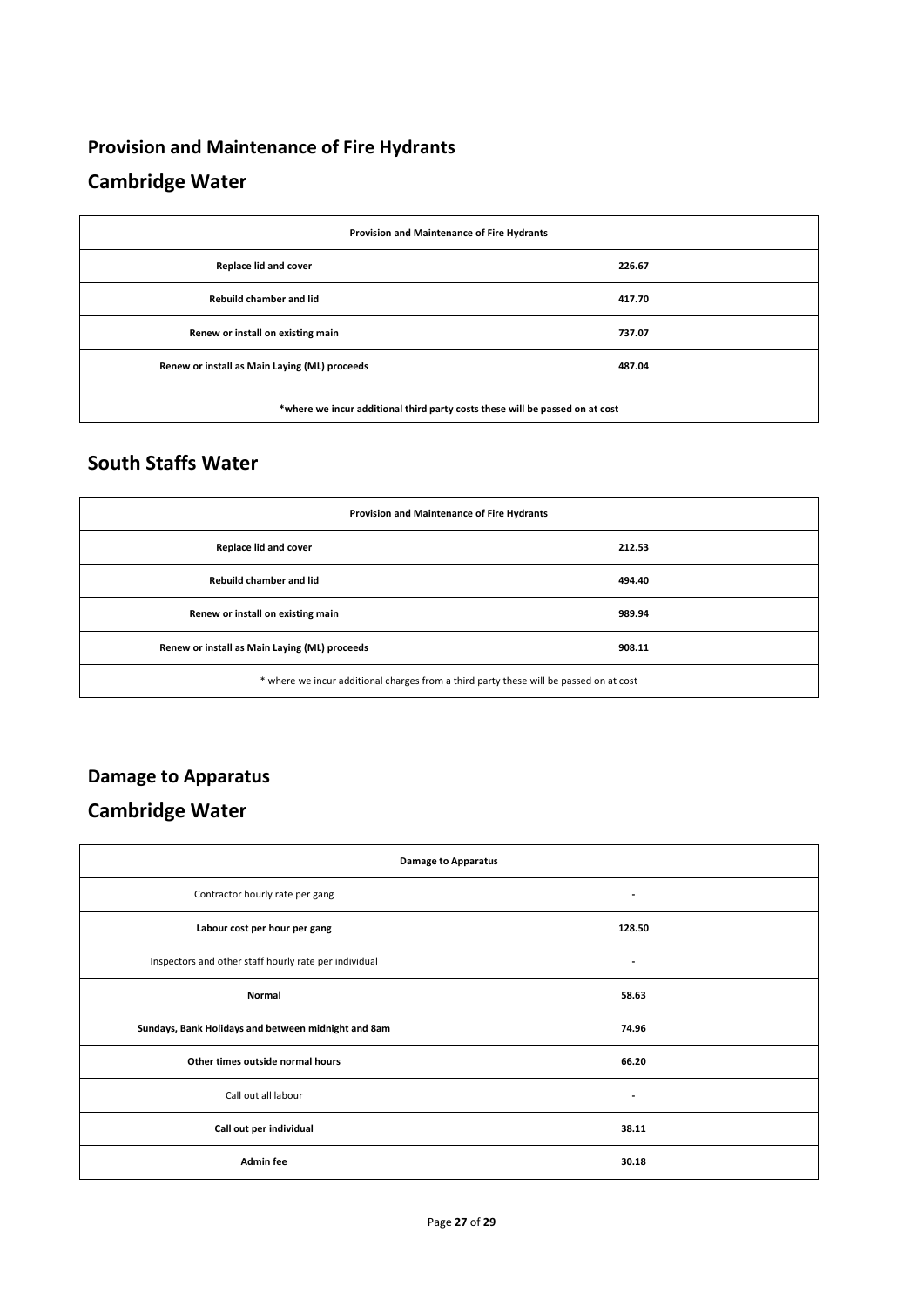## **South Staffs Water**

| <b>Damage to Apparatus</b>      |                          |
|---------------------------------|--------------------------|
| Contractor hourly rate per gang | $\overline{\phantom{a}}$ |
| Labour cost per hour per gang   | 132.85                   |
| CLO hourly rate per individual  | $\overline{\phantom{0}}$ |
| Normal                          | 43.95                    |
| Time and a half                 | 49.44                    |
| Double time                     | 58.23                    |
| DLO hourly rate per individual  | ۰                        |
| Normal                          | 68.12                    |
| Time and a half                 | 74.71                    |
| Double time                     | 82.40                    |
| Call out all labour             | $\overline{\phantom{0}}$ |
| Call out per individual         | 19.77                    |
| <b>Admin Fee</b>                | 30.45                    |

## <span id="page-27-0"></span>**Water Fittings Inspections**

| <b>Water Fittings Inspections</b>               |       |
|-------------------------------------------------|-------|
| South Staffs Water - Failed inspection re-visit | 79.49 |
| Cambridge Water - Failed inspection re-visit    | 79.49 |

## <span id="page-27-1"></span>**Waste & Misuse Inspections**

| <b>Waste &amp; Misuse Inspections</b>           |       |
|-------------------------------------------------|-------|
| South Staffs Water - Failed inspection re-visit | 79.49 |
| Cambridge Water - Failed inspection re-visit    | 79.49 |